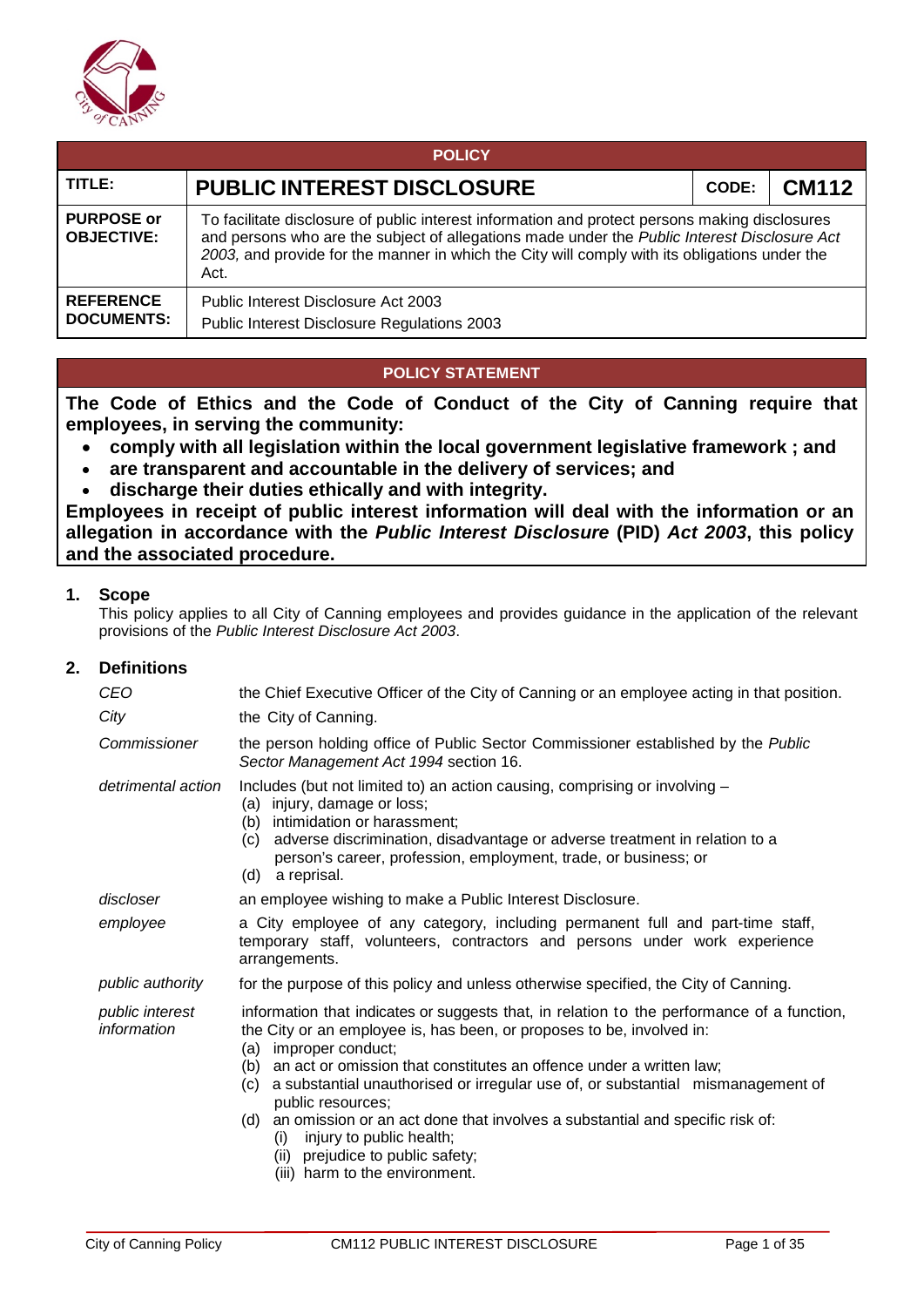*Public interest*  A City employee identified by position title in Clause 5(1) of this policy.

*disclosure (PID) Officer*

# **3. Object of the PID Act**

- (1) The object of the PID Act is to:
	- (a) facilitate the disclosure of public interest information; and
	- (b) provide protection for those who make disclosures; and
	- (c) provide protection for those who are the subject of a disclosure.
- (2) The object in subsection(1) is achieved by:
	- (a) protecting the person making the disclosure from legal or other action;
	- (b) maintaining confidentiality of the identity of the person making the disclosure and a person who is the subject of a disclosure;
	- (c) providing remedies for acts of reprisal and victimisation resulting from a person making a disclosure.
- (3) The rights and obligations created under the PID Act are set out in Appendix 1.

# **4. Support for employees who make public interest disclosures**

- (1) The City does not tolerate corrupt and other improper conduct, or mismanagement of public resources, in the exercise of the public functions of the City by its officers, employees and contractors;
- (2) The City is committed to the aims and objectives of the *Public Interest Disclosure Act 2003* (PID Act). It recognises the value and importance of contributions made by employees to enhance administrative and management practices, and strongly supports disclosures being made in relation to corrupt and other improper conduct, or mismanagement of public resources;
- (3) The City will take all reasonable steps to protect an employee from any reprisal action that could result from a public interest disclosure;
- (4) The City will not tolerate any of its officers, employees or contractors engaging in acts of victimisation or reprisal against those who make public interest disclosures.

# **5. Designated PID Officers and related tasks**

- (1) The persons from time to time holding or acting in the following positions are the Public Interest Disclosure Officers (PID Officers) of the City:
	- (a) **Manager, Environmental Health and Compliance Services**;
	- (b) **Risk Management Coordinator;**
	- (c) **Occupational Safety and Health Advisor**;
	- (d) **Governance Coordinator**.
- (2) The **Governance Coordinator** will have responsibility for the maintenance of the PID Register and statutory reporting obligations provided for in Clause 15 of this policy;
- (3) The **Manager Organisational Development and Human Resources** will ensure that as soon as practicable after this policy is endorsed, or after assuming or beginning to act in the positions listed above, the persons holding or acting in that position forward completed PID Officer's declaration forms to the Public Sector Commission, with a copy of the completed PID Officer's declaration form retained as a City record.

# **6. Duties of the Public Interest Disclosure Officer**

A PID Officer is:

- (1) responsible for receiving disclosures of public interest information relating to matters falling within the sphere of responsibility of the City;
- (2) the PID Officer must investigate the information disclosed, or cause that information to be investigated;
- (3) the PID Officer may take action following the completion of the investigation;
- (4) the PID Officer must report to the discloser as to the progress and outcome of that investigation and the action taken as a consequence;
- (5) the confidentiality of the discloser, and any person who may be the subject of a public interest disclosure, must be maintained;
- (6) the PID Officer must maintain records of public interest disclosures and comply with the reporting obligations of the Act.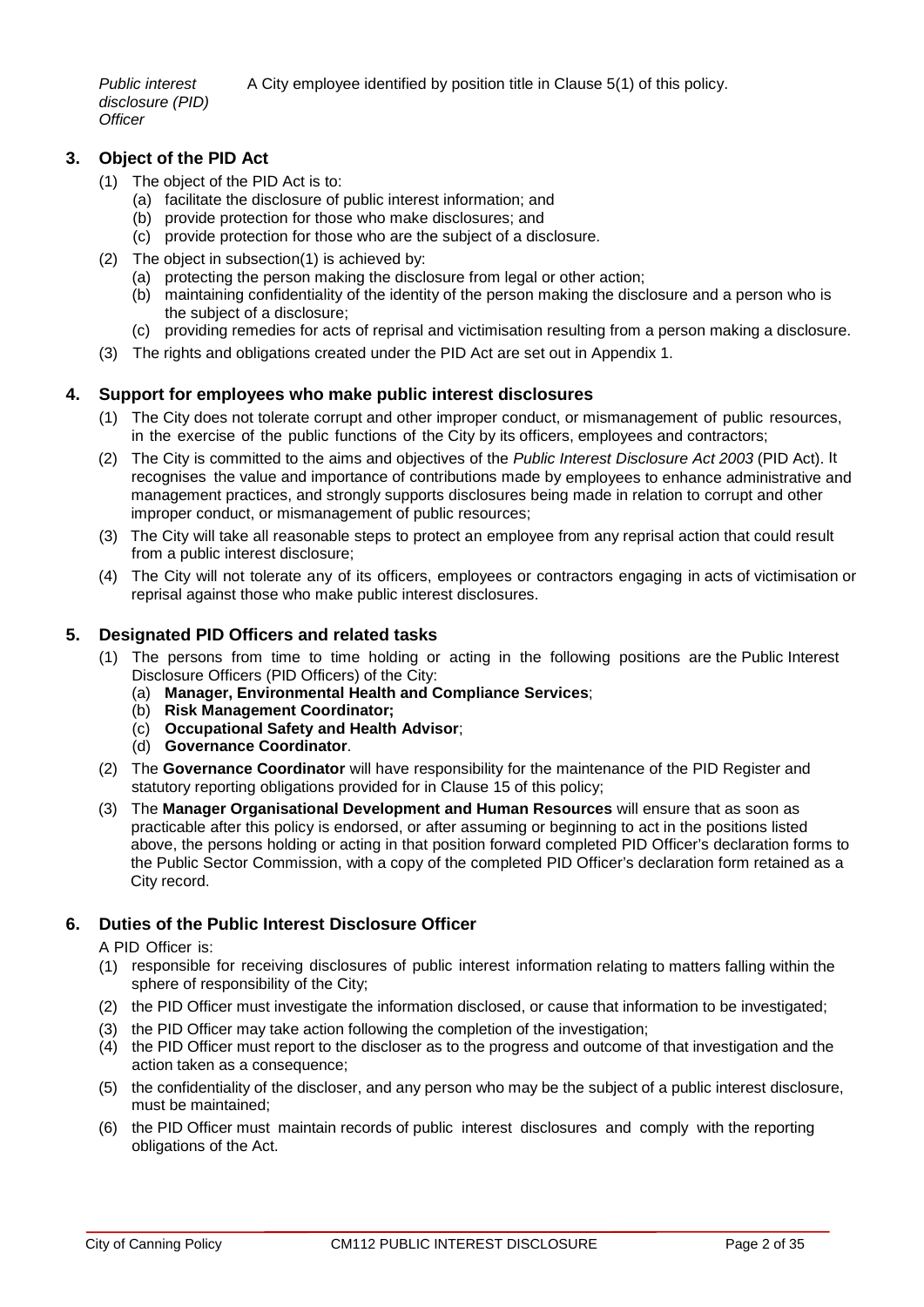# **7. Receiving Public Interest Disclosures**

Before a discloser makes a public interest disclosure to a PID Officer, the PID Officer shall advise the discloser of the following :

- (1) If they choose to make a public interest disclosure they will not as a result:
	- (a) incur any civil or criminal liability;
	- (b) be liable to any disciplinary action under State law;
	- (c) be liable to be dismissed or have his or her services dispensed with or otherwise terminated;
	- (d) be liable for any breach of a duty of secrecy or confidentiality or any other applicable restriction on disclosure.
- (2) If they choose to make a public interest disclosure they may have the right to take civil proceedings if they are subject to detrimental action as a result of making the disclosure;
- (3) If they choose to make a public interest disclosure then their identity will not be disclosed except in accordance with section 16 of the PID Act (i.e. disclosure of their identity may be required in the course of the investigations);
- (4) If they choose to make a public interest disclosure then they will have the right to be informed of the progress and outcome of the investigation and action taken as a result.
- (5) If they choose to make a public interest disclosure:
	- (a) they are only protected if they believe on reasonable grounds that the information to be disclosed is or may be true;
	- (b) they will commit an offence, and lose the protection of the PID Act, if they know the information to be false or misleading in a material particular or are reckless about whether the information is false or misleading in a material particular;
	- (c) they will forfeit the protection given by the PID Act if they disclose the information otherwise than under the PID Act (i.e. if they provide the information to the media or a person who is not a proper authority);
	- (d) they will forfeit the protection given by the PID Act if they fail, without reasonable excuse, to assist a person investigating the matter to which the information relates, by supplying any information requested;
	- (e) they may commit an offence if they disclose information to third parties that might identify or tend to identify anyone as a person in respect of whom a disclosure of public interest information has been made.
- (6) The disclosure will only be protected if the PID Officer is the proper authority for receiving that kind of information, as indicated in the table below.

#### **Table 1 -Proper authorities for receiving public interest disclosures**

| When the disclosure relates to                                                                                                                                                                       | The proper authority is                                                                                  |
|------------------------------------------------------------------------------------------------------------------------------------------------------------------------------------------------------|----------------------------------------------------------------------------------------------------------|
| The sphere of responsibility of a public authority<br>(matters about the public authority or its officers, or<br>which the public authority has the function of<br>investigating)                    | The Public Interest Disclosure Officer (PID Officer)<br>of the public authority                          |
| Offences under State law                                                                                                                                                                             | A police officer or the Corruption and Crime<br>Commission                                               |
| Substantial unauthorised or irregular use of, or<br>substantial mismanagement of, public resources                                                                                                   | The PID Officer of the public authority or the<br>Ombudsman                                              |
| A police officer                                                                                                                                                                                     | The Commissioner of Police or the Corruption and<br><b>Crime Commission</b>                              |
| A Member of the Legislative Council                                                                                                                                                                  | The President of the Legislative Council                                                                 |
| A Member of the Legislative Assembly                                                                                                                                                                 | The Speaker of the Legislative Assembly                                                                  |
| A judicial officer                                                                                                                                                                                   | The Chief Justice                                                                                        |
| A public officer who is not a member of<br>Parliament, a Minister, a Judicial Officer or a<br>Commissioned or other officer specified in<br>schedule 1 of the Parliamentary Commissioner Act<br>1971 | The PID Officer of the public authority<br>concerned, the Ombudsman or the Public Sector<br>Commissioner |
| A person or matter of a prescribed class                                                                                                                                                             | A person declared by the Act and the Regulations<br>to be a proper authority                             |

**Important Note:** *In addition, the information disclosed must be public interest information as*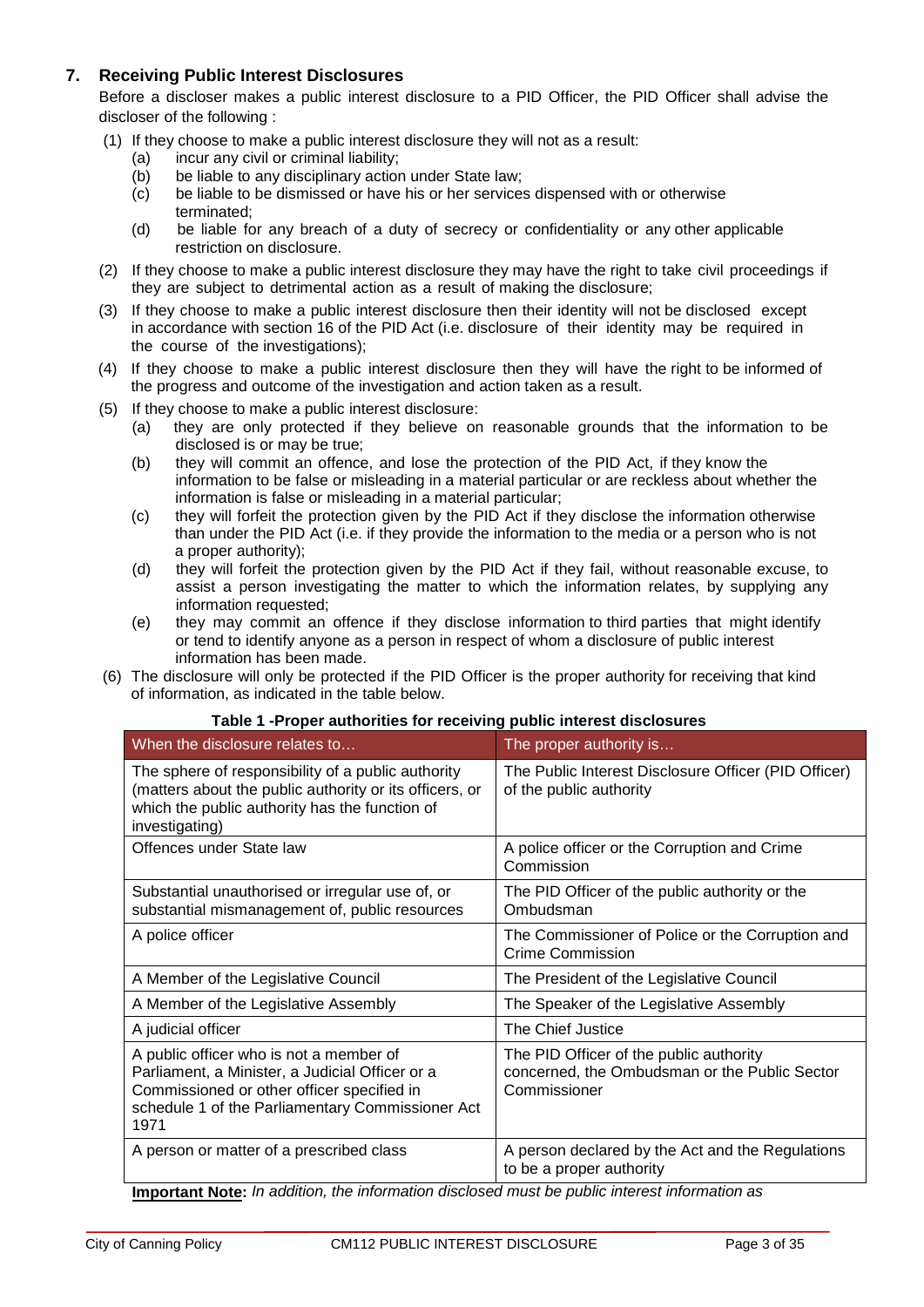*defined in the PID Act. Not all proper authorities to which a disclosure may be made will be required or have the power to investigate the information disclosed. In some cases it may be necessary for the discloser or information to be referred to another proper authority with power to investigate the information.*

### **8. Assessing a public interest disclosure**

- (1) A PID Officer must, on receiving the information, confirm that the discloser, after receiving the advice provided under Clause 7 of this policy, wishes to make a public interest disclosure under the Act.
- (2) If a discloser having been provided with the information provided under paragraph 7 advises that he or she wishes to proceed, the PID Officer must make an initial assessment of whether:
	- (a) the information disclosed relates to a public authority, a public officer or a public sector contractor;
	- (b) the information disclosed relates to the performance of a public function;
	- (c) the information disclosed tends to show improper conduct;
	- (d) the improper conduct is of the kind for which the PID Officer is the proper authority (refer Table 1 above);
	- (e) the discloser believes on reasonable grounds that the information is or may be true;
	- (f) the information is not protected by legal professional privilege.
- (3) If the questions listed in subparagraph (2) are all answered "yes", then the disclosure of information is a public interest disclosure to which the PID Act will apply.
- (4) In assessing whether a disclosure is a public interest disclosure, a PID Officer should take guidance from the Flowchart for receiving disclosures at Appendix 2, as well as complete Part 1 of the Assessment Form for assessing public interest disclosures (Appendix 4).
- (5) If the City does not have the power to investigate a matter the discloser should be referred to the appropriate authority.
- (6) If a discloser to whom subparagraph (5) refers still wishes to make the disclosure to a PID Officer listed in Clause 5(1), it should be assessed and if it is a public interest disclosure, it should be referred to the appropriate authority for investigation as provided for under the PID Act.

#### **9. Form of public interest disclosure**

- (1) If a disclosure is a public interest disclosure, the discloser and the PID Officer can use the Public interest disclosure lodgement form (Appendix 3), and the PID Officer should also complete Part 2 of the Assessment Form for public interest disclosures (Appendix 4).
- (2) On completion of this form, the PID Officer should create a separate file for the public interest disclosure, with the following text clearly marked on the front of the file:

#### **CONFIDENTIAL**

**The material in this file relates to a public interest disclosure made under the** *Public Interest Disclosure Act 2003*

**Disclosure of information that might identify or tend to identify either the discloser or a person in respect of whom the disclosure has been made is an offence, unless the disclosure occurs in accordance with the PID Act.**

**Penalty: \$24 000 or imprisonment for two years**

(3) The public interest disclosure should also be recorded in the Public interest disclosure register by the PID Officer and maintained in a secure location.

#### **10. Investigating a public interest disclosure**

- (1) In order to determine whether a matter must be investigated, after receiving a disclosure the PID Officer must consider whether:
	- (a) the disclosure relates to the City of Canning, its officers or contractors; or
	- (b) the disclosure relates to a matter or person that the City of Canning has a function or power to investigate.
- (2) If the answer to both of questions in paragraph (1) is "no", the PID Officer is not required by the PID Act to investigate the matter.
- (3) The PID Officer must also consider whether:
	- (a) the matter is trivial
	- (b) the disclosure is vexatious or frivolous
	- (c) there is no reasonable prospect of obtaining sufficient evidence due to the time that has elapsed since the occurrence of the matter; or the matter is being or has been adequately or properly investigated by another proper authority to which an appropriate disclosure of public interest information has been made under the PID Act.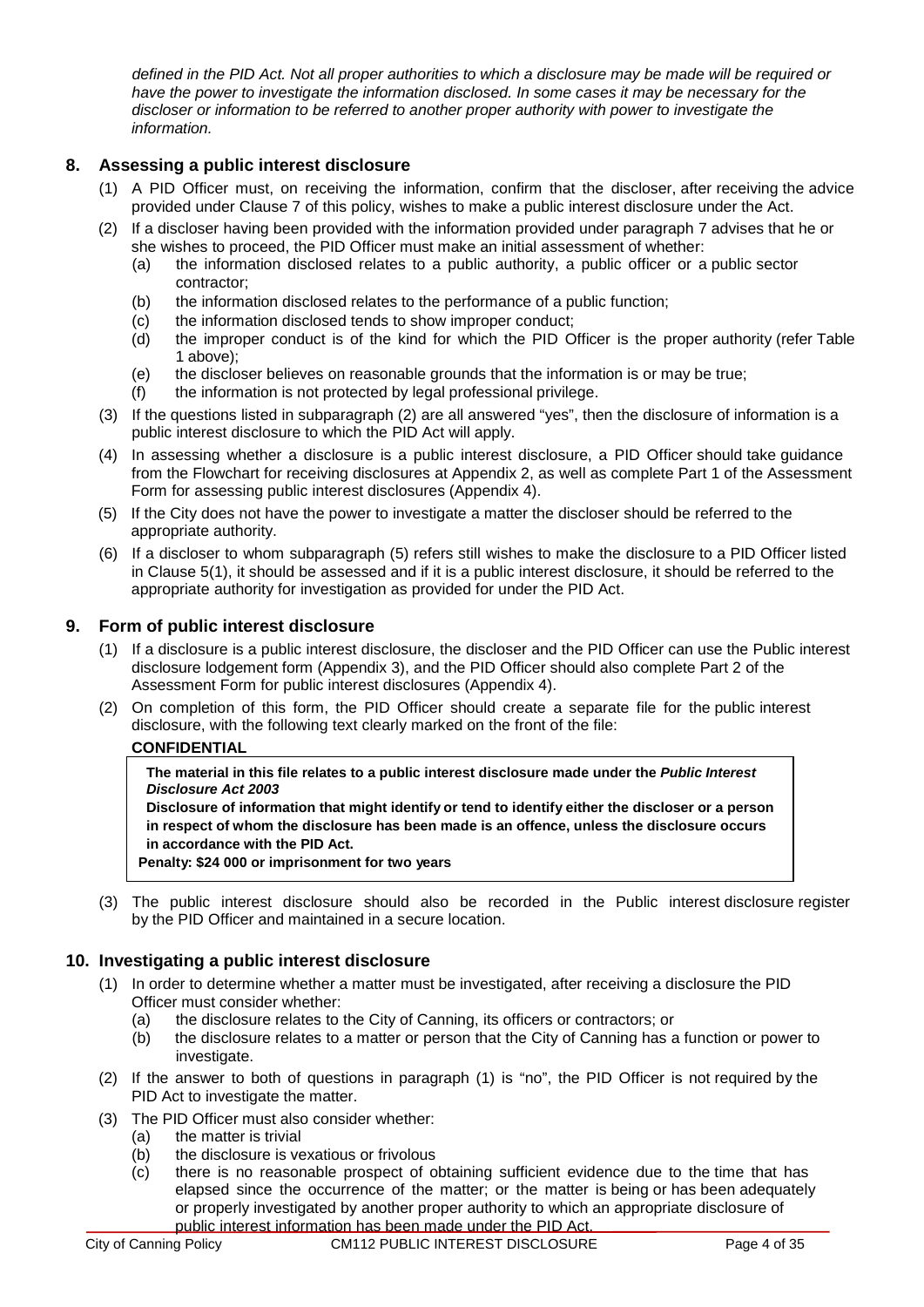- (4) If the answer to any of the questions in paragraph (3) is "yes", the PID Officer is not required by the PID Act to investigate the matter.
- (5) Where the PID Officer considers that he or she lacks sufficient power to effectively investigate the matter, but the information received causes him or her to form the opinion that a public authority, public officer or public service contractor may have engaged in improper conduct, the PID Officer should refer the matter to another appropriate investigative body (e.g. an allegation of an offence supported by cogent evidence may need to be referred by a PID Officer to the Police for investigation).
- (6) The questions to be considered in the initial assessment by the PID Officer are indicated in the Flowchart for investigating information disclosed at Appendix 2, and part 1 of the Assessment Form for public interest disclosures should be completed.
- (7) In assessing whether a public interest disclosure should be investigated, a PID Officer should follow the Flowchart for investigating information disclosed at Appendix 2 and complete Part 3 of the assessment form (Appendix 4) for public interest disclosures.
- (8) Investigating information received in a public interest disclosure:
	- (a) Where the PID Officer determines that the disclosure is a public interest disclosure that should be investigated, the officer must investigate the disclosed matter himself or herself or engage another person to carry out the investigation.
	- (b) The investigations must be carried out in accordance with the City investigation policy and procedures.
	- (c) A disclosure once properly made cannot be withdrawn, so the City may still choose to continue to investigate the issues raised.

# **11. Maintaining confidentiality in an investigation**

- (1) Disclosure of information which might identify or tend to identify these persons, except in accordance with section 16 the PID Act, is a serious offence, punishable with a maximum penalty of \$24,000 or two years imprisonment.
- (2) The confidentiality provisions of the PID Act do not apply to all information disclosed in a public interest disclosure, but only to information that might identify or tend to identify the discloser and persons in respect of whom a public interest disclosure has been made.
- (3) One of the circumstances in which identifying information may be disclosed is with the consent of the person concerned. It is important that this consent be recorded. The Consent to Disclosure of Identifying Information Form (Appendix 5) should be used for this purpose.
- (4) Identifying information relating to a discloser may be disclosed without the discloser's consent where:
	- (a) it is necessary to do so, having regard to the rules of natural justice; or
	- (b) it is necessary to do so to enable the matter to be investigated effectively.
- (5) However, before information is disclosed for these reasons the person making the disclosure must take all reasonable steps (section 16 of the Act) to inform the person whose identity is to be disclosed:
	- (a) that the disclosure is being made;
	- (b) the reasons for the disclosure being made.
- (6) This information should be given, where practicable, in the form for Notification of Disclosure of Identifying Information (Appendix 6).
- (7) Where identifying information in relation to a discloser is conveyed to another person for these reasons, the other person should be warned that disclosure of the information to a third person may involve a serious offence.
- (8) Identifying information relating to a person in respect of whom a public interest disclosure has been made can be disclosed at the investigation stage where the disclosure:
	- (a) is necessary to enable the matter to be investigated effectively;<br>(b) there are reasonable grounds to believe that the disclosure of
	- there are reasonable grounds to believe that the disclosure of identifying information is necessary to prevent or minimise the risk of injury to any person or damage to any property.
- (9) In addition to paragraph (8), disclosures made in accordance with section 152 or 153 of the Corruption and Crime Commission Act 2003 are exempt from these confidentiality requirements.
- (10) Particularly where a discloser works for the City of Canning, protecting the identity of the discloser is an important part of protecting the discloser from reprisals and victimisation. Careful consideration must be given as to whether the disclosure of information that might identify or tend to identify a discloser is necessary for the effective investigation of the matter or having regard to the rules of natural justice.
- (11) Where a PID Officer appoints a third person to conduct an investigation in relation to the public interest disclosure, he or she must consider whether it is necessary to inform the investigator of the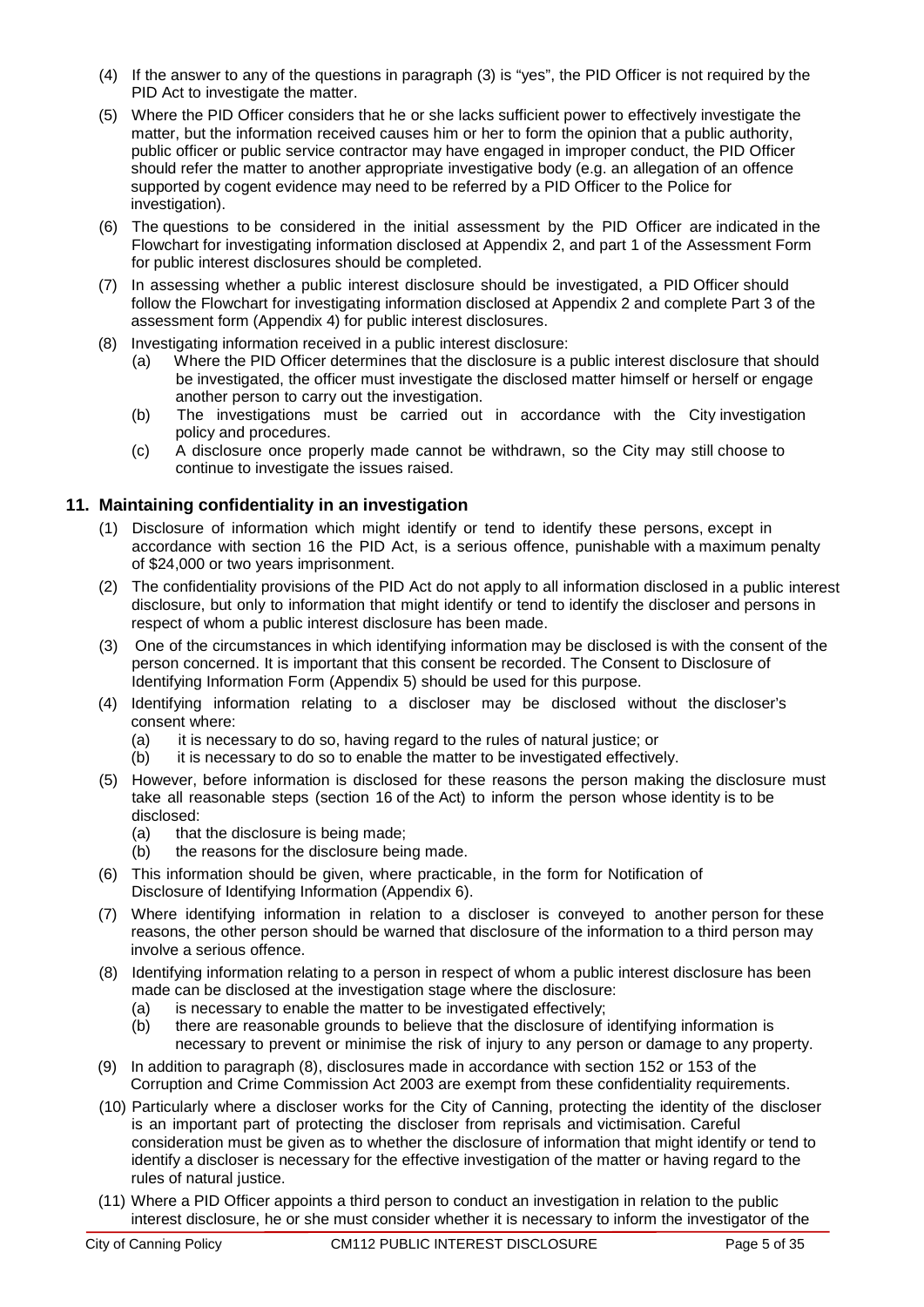identity of the discloser. In some cases it may not be necessary to provide the investigator with the identity of the discloser. Where it is necessary, to enable an effective investigation, or having regard to the rules of natural justice, to provide identifying information to the investigating officer, then the discloser should be notified in the manner described above.

### **12. Recording the outcome of an investigation**

- (1) The outcome of an investigation should be clearly and comprehensively recorded. In addition to any investigation report, the person conducting the investigation should complete Part 4 of the Assessment form for public interest disclosure (Appendix 4).
- (2) The result of the investigation should also be recorded in the public interest disclosure register; this register is available on the Commission's website. All annual reporting requirements to the Public Sector Commissioner required under section 22 of the PID Act will be based on extracts from this Register. This register (electronic and hard copy) is to be kept strictly confidential and in a secure place.

#### **13. Taking action following an investigation**

General considerations that apply to taking action are:

- (1) The PID Officer must take action where he or she forms the opinion that a person may be, or has been or may in the future be, involved in improper conduct. Action that may be taken includes:
	- (a) preventing the matter to which the disclosure relates from continuing or occurring;
	- (b) referring the matter to the Police or other appropriate body, or  $(c)$  taking disciplinary action against a person responsible for the i
	- taking disciplinary action against a person responsible for the matter.
- (2) Before taking any action, the person against whom the action is to be taken is to be given the opportunity to make written or oral submissions.
- (3) In taking that action the PID Officer remains limited by the powers and functions that are conferred by the legislation under which the PID Officer operates. The PID Act does not give the PID Officer additional powers to take action.
- (4) As well as being limited to matters within the functions and powers of the PID Officer, the action to be taken is guided by what is necessary and reasonable.

#### **14. The confidentiality considerations to be taken into account when taking action include:**

- (1) When taking action, the confidentiality of identifying information must be maintained, unless its disclosure is authorised by the PID Act.
- (2) The only additional exception, beyond those identified in relation to investigations, is where disclosure of the identity of a person who is the subject of a public interest disclosure is necessary in taking action following the investigation.
- (3) Recording action taken requires, in addition to keeping other records, the PID Officer to complete Part 5 of the Assessment form for public interest disclosures (Appendix 4) and record a summary of the action taken in the public interest disclosure register, available on the Public Sector Commission's website.

**Note:** All reporting requirements to the Public Sector Commissioner required under the PID Act will be based on extracts from this Register.

#### **15. Reporting to a discloser on the progress and outcome of an investigation**

- (1) Where the PID Officer decides not to investigate information disclosed under the PID Act, or discontinues an investigation, the PID Officer must give the person who made the disclosure reasons for doing so.
- (2) Within three months of the disclosure being made the PID Officer must notify the discloser of the action taken or proposed to be taken in relation to the disclosure (section 10 of the Act).
- (3) A discloser may also request a progress report.
- (4) If an investigation is not complete, the PID Officer may provide to the discloser a progress report on the current status of the investigation.
- (5) If an investigation is complete, the PID Officer must provide a final report to the discloser, stating the outcome of the investigation and the reason for taking action following the investigation.
- (6) In providing information and reports to disclosers, the PID Officer must not give information that, in their opinion, would be likely to adversely affect:
	- (a) any person's safety;
	- (b) the investigation of an offence or possible offence; or
	- (c) necessary confidentiality as to the existence or identity of another person who has made a disclosure of public interest information under the PID Act.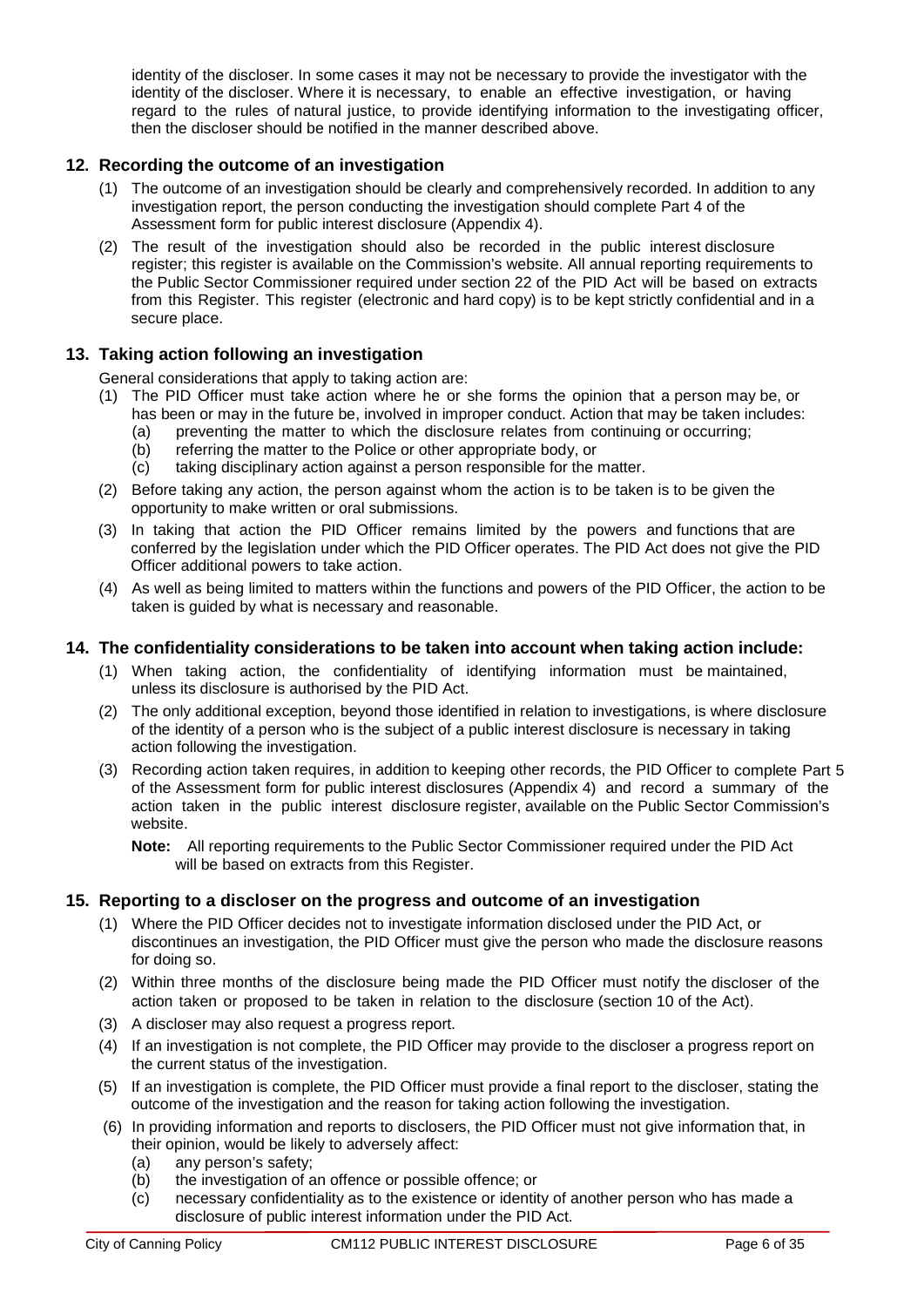# **16. Protecting disclosers**

To counter the risk of victimisation and reprisals, the CEO and staff of the City of Canning will:

- (1) not tolerate any acts of victimisation or reprisal as a result of a person making, or proposing to make, a public interest disclosure;
- (2) ensure that City staff are aware that any victimisation or reprisals must be reported immediately to the Chief Executive Officer or the PID Officer, who must take immediate action to prevent the continuance of this unlawful conduct;
- (3) ensure that, where victimisation or reprisals are reported, a record of the report and the action taken is be placed on the file relating to the public interest disclosure.
- (4) ensure that steps taken to prevent acts of victimisation or reprisal are recorded in a manner that will make them accessible for reference, should legal action be taken against the City of Canning.

#### **17. Confidentiality requirements**

- (1) The confidentiality requirements in relation to information which might identify or tend to identify a discloser or a person in respect of whom a public interest disclosure has been made must be complied with at all times. Disclosure of identifying information is an offence.
- (2) All files relating to a public interest disclosure, whether paper or electronic, must be secure and accessible only by authorised persons.
- (3) All files related to a public interest disclosure should carry clear warnings that there are penalties for unauthorised divulgence of information concerning a disclosure.
- (4) All efforts must be made to ensure that sensitive information is not emailed or faxed to machines with general or shared access.

#### **18. Public interest disclosure register**

- (1) To assist with annual reporting to the Commissioner, the City shall maintain a Public interest disclosure register (the Register) recording a unique register number and key information for each disclosure.
- (2) All annual reporting requirements to the Public Sector Commissioner required under section 22 of the PID Act will be based on extracts from the Register.
- (3) The Register (electronic and hard copy) is to be kept strictly confidential and in a secure place.

#### **19. Reporting requirements**

Under the PID Act public authorities will need to report to the Commissioner each year as outlined below.

- (1) Under section 23 (f) of the PID Act, the City of Canning is required to report annually to the Public Sector Commissioner on:
	- (a) the number of public interest disclosures received over the reporting period;
	- (b) the results of any investigations conducted as a result of the disclosures;
	- (c) the action, if any, taken as a result of each investigation.
- (2) Under section 19 and 22 of the PID Act, the Commissioner is required to monitor compliance with the PID Act, to assist public authorities to comply with the PID Act and the code of conduct and integrity and to provide an annual report to Parliament.
- (3) For the purposes of the annual agency survey program (1 July to 30 June) of the Commission:
	- (a) the City will be surveyed on questions relating to the authorities role and obligations under the PID Act, and
	- (b) the PID Officer will complete and send the register in a confidential electronic format to the Commission; and
	- (c) where there have been no disclosures in the reporting period the format of the report will provide for a simple nil return.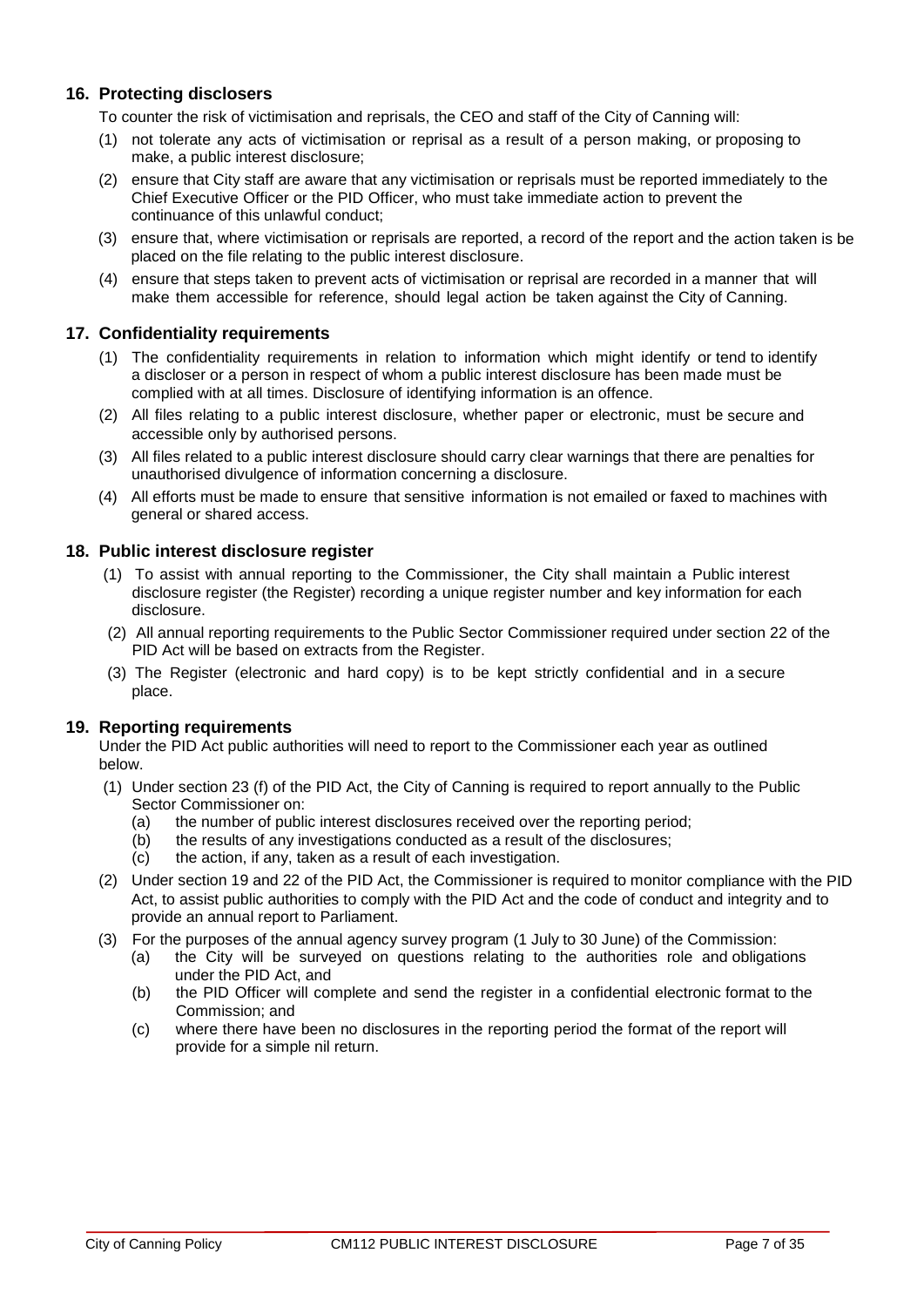# **20. Making information available**

- (1) This policy will be made available for access by all City employees and members of the public.
- (2) Copies of these internal procedures are available from the PID Officer and are to be kept in TRIM and on the intranet.
- (3) The information at Appendix 1 should also be provided to new employees on induction, with the mention that information about the public interest disclosure process is also available on the Commission's website.
- (4) Where a person makes an allegation about improper conduct, but the person has not referred to the PID Act, the person should be advised that they might want to make a public interest disclosure under the PID Act. If they may wish to do so, they should be referred to the PID Officer for guidance on how to make a disclosure under the PID Act and on the implications of making a public interest disclosure.

| <b>Appendix</b> | <b>Details</b>                                             | <b>Page Nos</b> |
|-----------------|------------------------------------------------------------|-----------------|
|                 | PID ACT Overview/Guidelines - Index                        | 9               |
|                 | <b>PID ACT Overview/Guidelines</b>                         | $10 - 20$       |
| 2               | Flowchart                                                  | 21              |
| 3               | PID Lodgement Form                                         | $22 - 24$       |
| 4               | Part 1– Assessment Form – Receiving a Disclosure[1]        | 25              |
|                 | Part 2- Assessment Form - Internal Quality Control         | 26              |
|                 | Part 3- Assessment Form - Receiving a Disclosure[2]        | 27              |
|                 | Part 4– Assessment Form – Investigation Process            | $28 - 29$       |
|                 | Part 5- Assessment Form - Further Action                   | 30              |
| 5               | Consent to Disclosure of Identifying Information Form      | 31              |
| 6               | Notification of Disclosure of Identifying Information Form | 32              |
| 7               | Roles & Responsibilities of Persons Involved in PID        | 33              |
| 8               | PID Officer's Declaration Form - Public Sector Commission  | $34 - 35$       |

# **INDEX TO APPENDICES**

#### **GOVERNANCE REFERENCES**

|                              | <b>Statutory Compliance</b> | Public Interest Disclosure Act 2003. |                       |  |  |
|------------------------------|-----------------------------|--------------------------------------|-----------------------|--|--|
| <b>Process Links</b>         |                             |                                      |                       |  |  |
| <b>POLICY ADMINISTRATION</b> |                             |                                      |                       |  |  |
| <b>Directorate</b>           |                             | <b>Officer Title</b>                 | <b>Delegation No.</b> |  |  |
| <b>Corporate Services</b>    |                             | Manager Legal & Governance Services  |                       |  |  |
|                              | Version Decision Reference  | <b>Synopsis</b>                      |                       |  |  |
|                              | 16.10.2014                  | Policy redraft in new template       |                       |  |  |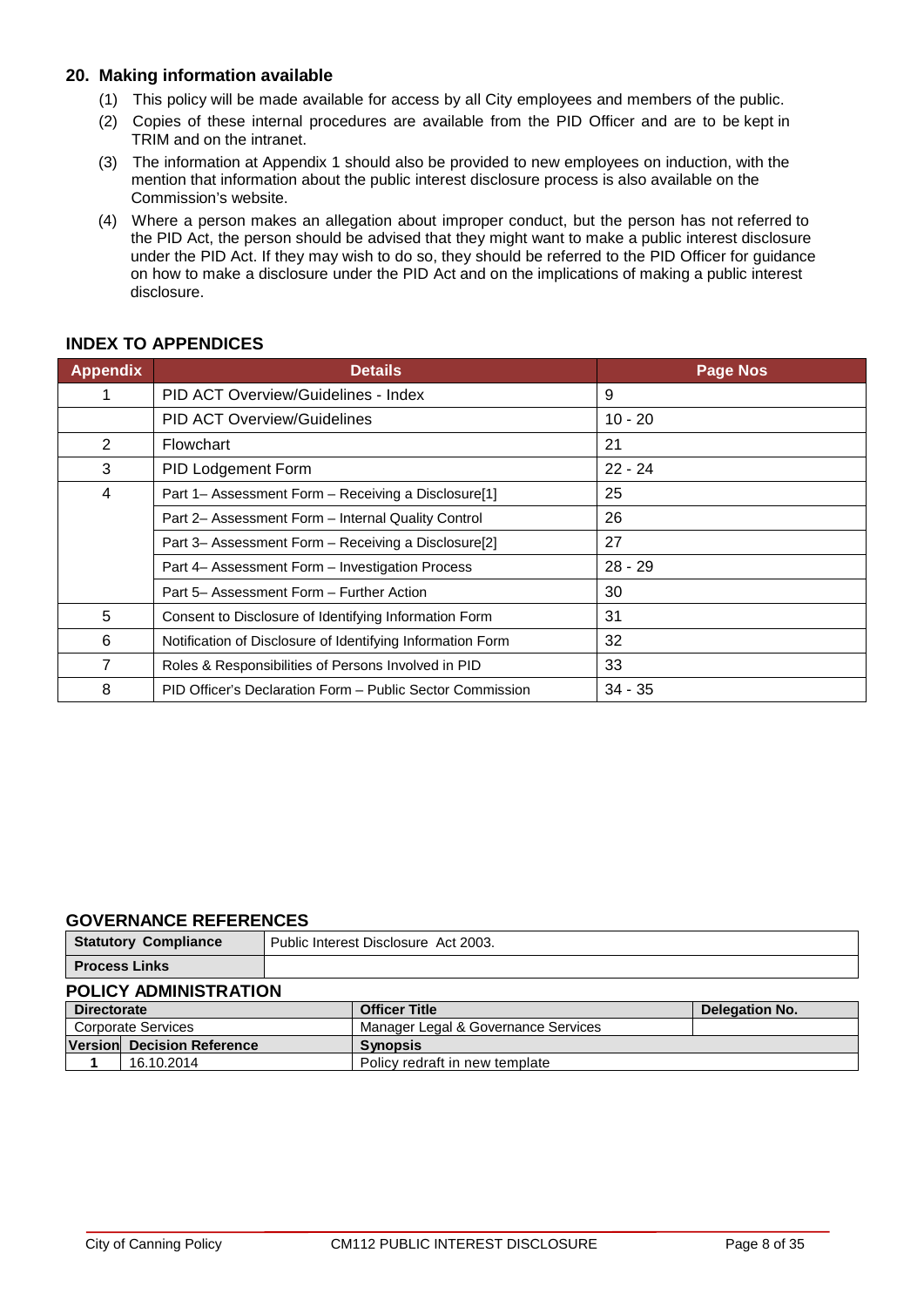# **Guidelines on internal procedures - rights and obligations under the**

#### *Public Interest Disclosure Act 2003*

# **Contents**

| 2. |                                                                                               |  |
|----|-----------------------------------------------------------------------------------------------|--|
|    |                                                                                               |  |
| 4. |                                                                                               |  |
|    |                                                                                               |  |
| 1. |                                                                                               |  |
| 2. |                                                                                               |  |
| 3. |                                                                                               |  |
| 4. | Who are the public bodies to which public interest information must relate?11                 |  |
|    | 5. What is a public function to which public interest information must relate? 12             |  |
| 6. | What is improper conduct to which public interest information must relate? 12                 |  |
| 7. |                                                                                               |  |
| 8. | Can a disclosure of public interest information be made to more than one proper               |  |
|    |                                                                                               |  |
|    |                                                                                               |  |
|    | 10. Can information protected by legal professional privilege be disclosed?  14               |  |
|    |                                                                                               |  |
| 1. |                                                                                               |  |
| 2. |                                                                                               |  |
| 3. | What action must a proper authority take following an investigation?15                        |  |
| 4. | Is the discloser given details of the investigation and action taken? 15                      |  |
| 5. |                                                                                               |  |
| 6. | What if a discloser does not agree with the action taken by the proper authority16            |  |
| 7. |                                                                                               |  |
| 8. |                                                                                               |  |
|    |                                                                                               |  |
| 1. |                                                                                               |  |
| 2. |                                                                                               |  |
| 3. |                                                                                               |  |
|    |                                                                                               |  |
|    |                                                                                               |  |
|    |                                                                                               |  |
|    |                                                                                               |  |
| 1. | Is the identity of a person about whom a disclosure is made to be kept confidential?18        |  |
| 2. |                                                                                               |  |
|    |                                                                                               |  |
| 1. |                                                                                               |  |
| 2. |                                                                                               |  |
|    | 3. Roles and responsibilities of persons directly involved in a public interest disclosure 20 |  |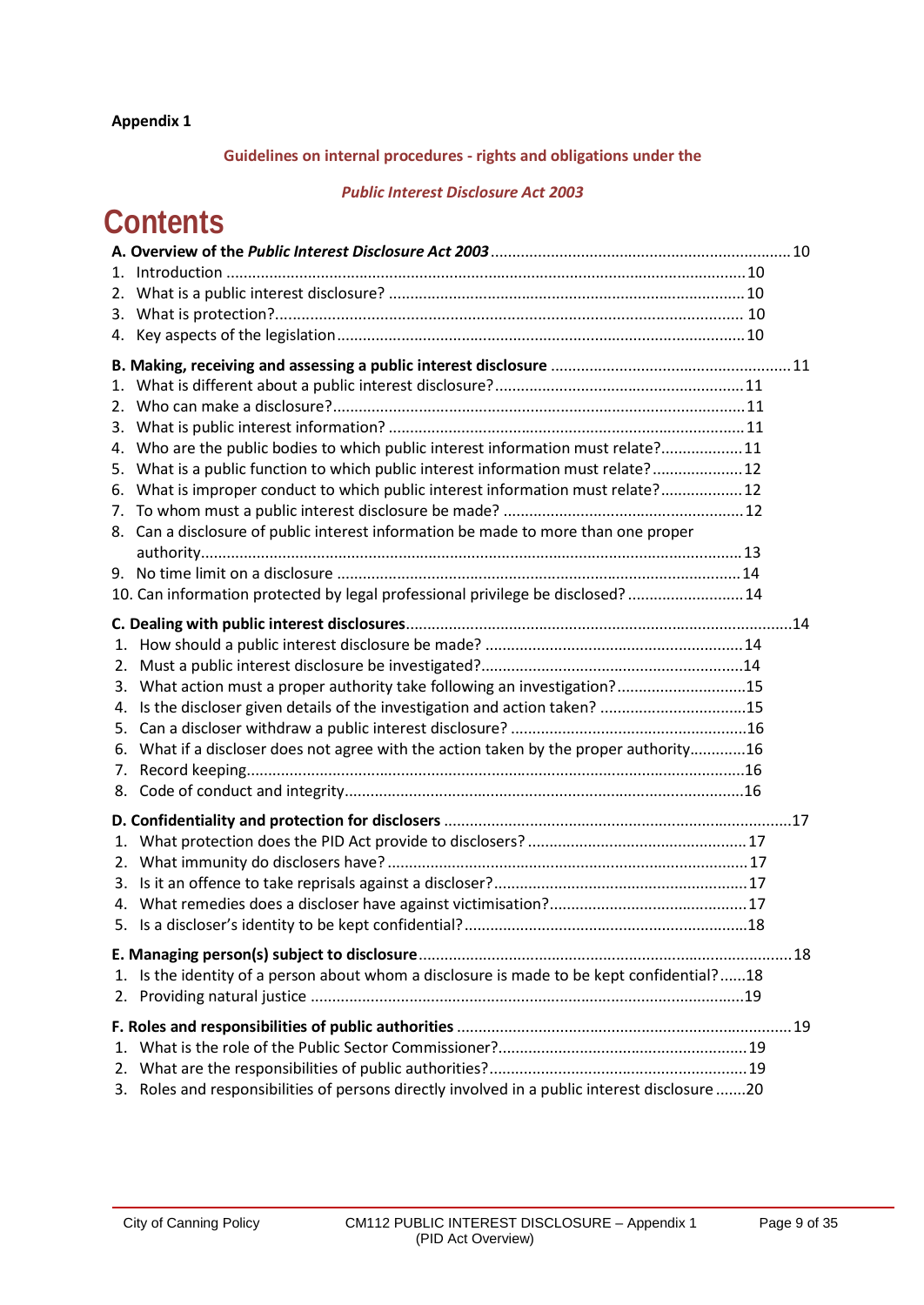# **A. Overview of the** *Public Interest Disclosure Act 2003*

#### **1. Introduction**

The *Public Interest Disclosure Act 2003* (PID Act) facilitates the disclosure of public interest information, and provides protection for those making such disclosures and those who are the subject of disclosures. The PID Act provides a system for the matters disclosed to be investigated and for appropriate action to be taken.

The PID Act does not confer additional powers on public authorities to investigate or take action in relation to public interest disclosures. Rather, it provides for protection to persons who make disclosures that may result in a proper authority exercising its existing powers to investigate and take action in relation to the subject matter of the disclosure. In some circumstances the PID Act requires a public authority to investigate a matter and to notify the person making the disclosure of the action taken.

The PID Act also requires the Principal Executive Officer of each public authority to prepare and publish internal procedures relating to their authority's obligations under the PID Act. These internal procedures must be consistent with these guidelines.

#### **2. What is a public interest disclosure?**

A public interest disclosure is made when a person discloses to a proper authority information that tends to show past, present or proposed future improper conduct by a public body in the exercise of public functions.

In order to be a disclosure to which the PID Act applies, a disclosure must be:

- made by a discloser who believes on reasonable grounds that the information is or may be true
- a disclosure of public interest information
- made to the appropriate proper authority.

While the PID Act provides for the protection of all public interest disclosures, not every proper authority will have the obligation or power to investigate and take action in relation to the disclosure. In some cases the discloser or information may need to be referred to another proper authority to enable an effective response to the disclosure to be made.

#### **3. What is protection?**

When a person makes an appropriate disclosure of public interest information to a proper authority, the PID Act:

- protects the person making the disclosure from legal or other action
- provides for the confidentiality of the identity of the person making the disclosure and a person who is the subject of a disclosure (section 16 of the PID Act)
- provides remedies for acts of reprisal and victimisation that occur substantially because the person has made a disclosure.

In general terms, for people who make disclosures, protection is provided against detrimental action, which includes injury, intimidation, harassment, adverse treatment or reprisal. More specific information about protection can be found in section D of part 1 of these guidelines.

The PID Act also provides penalties for disclosing the identity of those persons about whom public interest disclosures are made, as well as emphasising the need for those persons to be accorded natural justice or procedural fairness.

#### **4. Key aspects of the legislation**

From the point of view of a public authority developing internal procedures, there are certain aspects of the PID Act that require careful consideration and a more in-depth understanding.

- Part 2 of the PID Act is concerned with the action of **making a disclosure**. It clarifies who may make a disclosure, to whom it can be made and their obligations, including investigation, action and notification.
- Part 3 of the PID Act deals with **protection**. It describes the forms of protection available and when protection is lost. It provides for offences relating to the disclosure of the identity of disclosers and those in respect of whom a public interest disclosure is made.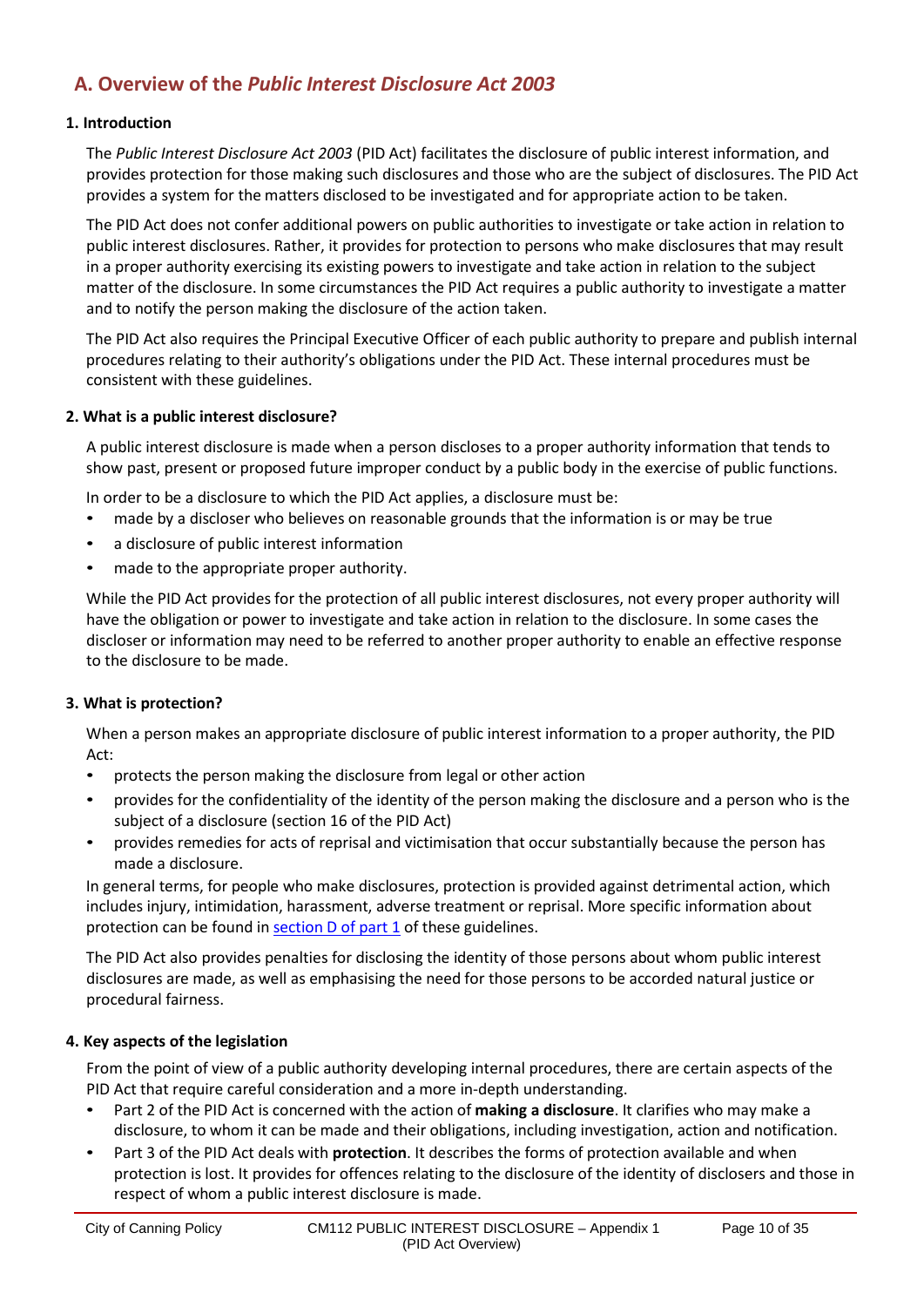• Part 5 of the PID Act enumerates the **obligations of Principal Executive Officers of public authorities**. Of particular importance is the requirement for a Principal Executive Officer to designate a person within the authority who is responsible for receiving disclosures and to provide protection for their employees from detrimental action arising from their making of a disclosure.

# **B. Making, receiving and assessing a public interest disclosure**

# **1. What is different about a public interest disclosure?**

Not all disclosures about government can be classified as public interest disclosures that are protected by the PID Act.

In order to be a disclosure to which the PID Act applies, a disclosure must be:

- made by a discloser who believes on reasonable grounds that the information is or may be true
- a disclosure of public interest information
- made to the appropriate proper authority.

# **2. Who can make a disclosure?**

Any person may make a disclosure of public interest information. While public officers may make disclosures of public interest information, the PID Act also allows for members of the public to make these disclosures.

A person making a public interest disclosure can be called a discloser.

A person making a public interest disclosure must believe, on reasonable grounds, that the information disclosed is true or may be true. A person making a disclosure purporting to be a disclosure of public interest information commits an offence where they:

- know the information to be false or misleading in a material particular; or
- are reckless about whether the information is false or misleading in a material particular.

The discloser does not necessarily need to be able to identify any person whom the disclosure concerns.

# **3. What is public interest information?**

The PID Act only applies to disclosures of public interest information. Public interest information must meet a number of criteria. It must:

- relate to a public authority, public officer or public sector contractor ("a public body")
- relate to the performance of a public function of the public body
- tend to show that the public body is, has been, or proposes to be, involved in improper conduct.

# **4. Who are the public bodies to which public interest information must relate?**

The following are public authorities to which public interest information may relate:

- a department in the public service
- an agency within the public sector
- a local government or regional local government
- a body established under State law for a public purpose. (e.g. public universities, port authorities, government boards etc.) bodies established by the Governor or a minister.

The following are public officers to whom public interest information may relate:

- Ministers, Parliamentary Secretaries and Members of Parliament
- Judicial officers
- Police officers
- Officers such as a bailiff serving or executing the process of a court or tribunal for remuneration
- Public service officers
- Members, officers and employees of public authorities
- Holders of offices under the State and offices established by the Governor or a minister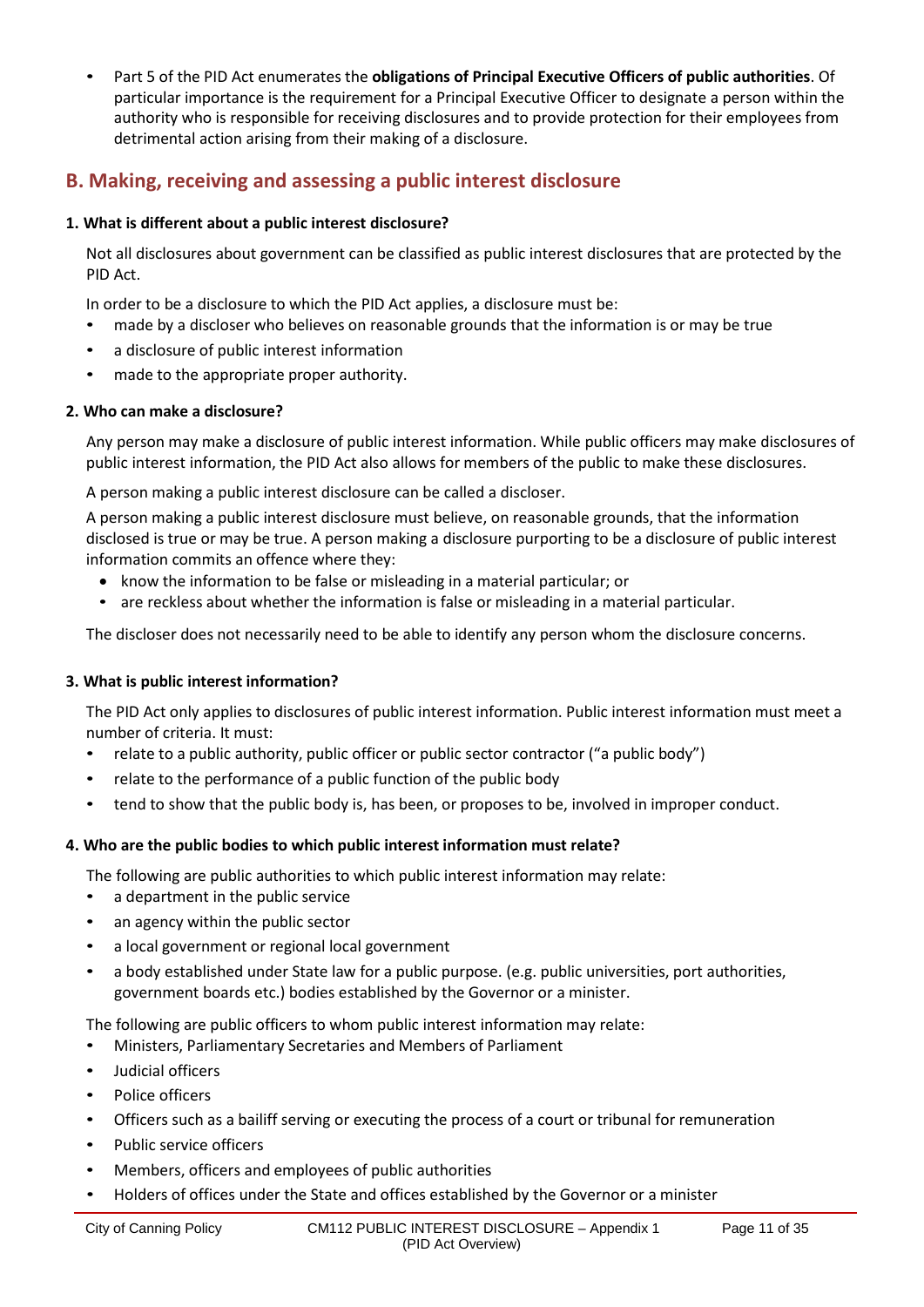• Officers of the Commonwealth exercising a function on behalf of the State

The PID Act does not apply to information relating to Commonwealth Government bodies, apart from officers of the Commonwealth exercising functions for the State under State law.

Public sector contractors to whom public interest information may relate are contractors engaged by public authorities for the supply of goods and services or the performance of public functions.

### **5. What is a public function to which public interest information must relate?**

The PID Act does not apply to the disclosure of information concerning improper conduct, unless the conduct relates to the performance of the functions of the public authority, public officer or public sector contractor.

So, for example, the PID Act would not apply to information that an employee of a Department had engaged in criminal behaviour unconnected with their employment.

#### **6. What is improper conduct to which public interest information must relate?**

- Public interest information must tend to show the involvement of a public body in:
- improper conduct
- an offence against State law
- a substantial unauthorised or irregular use of public resources
- a substantial mismanagement of public resources
- conduct involving a substantial and specific risk of injury to public health, prejudice to public safety or harm to the environment; or
- conduct relating to matters of administration affecting someone in their personal capacity falling within the jurisdiction of the Ombudsman.

A public authority can receive many different types of complaints. These can range from workplace disputes, through harassment, bullying or occupational health concerns, to allegations of improper conduct or corruption. Not all of these disclosures will be of public interest information to which the PID Act will apply. Public authorities should establish a chart or matrix or similar for identifying the nature of a complaint to determine if it is a public interest disclosure.

For example, the table below identifies some of the differences between a grievance to which the PID Act would not apply and a public interest disclosure.

| Grievance                                                                                                                                    | Public interest disclosure                                                                 |
|----------------------------------------------------------------------------------------------------------------------------------------------|--------------------------------------------------------------------------------------------|
| Aims to resolve a complaint or dispute                                                                                                       | Does not aim to resolve a grievance or dispute                                             |
| Aims to deal with the complaint as close to the<br>source as possible, i.e. to resolve differences<br>directly between the parties concerned | This principle is not relevant to the handling of a<br>public interest disclosure          |
| Usually a dispute between an employee and<br>management, or between two parties                                                              | More than a dispute between two parties $-$<br>relates to a matter of public interest      |
| A complainant generally 'owns' the complaint<br>and can withdraw it at any stage                                                             | The discloser doesn't 'own' the disclosure once it<br>has been made and cannot withdraw it |

#### **Differences between a grievance and a public interest disclosure**

#### **7. To whom must a public interest disclosure be made?**

A disclosure will only be a public interest disclosure if it is made to the appropriate proper authority. Depending on the nature of the disclosure, the identity of the appropriate proper authority will vary. It is important that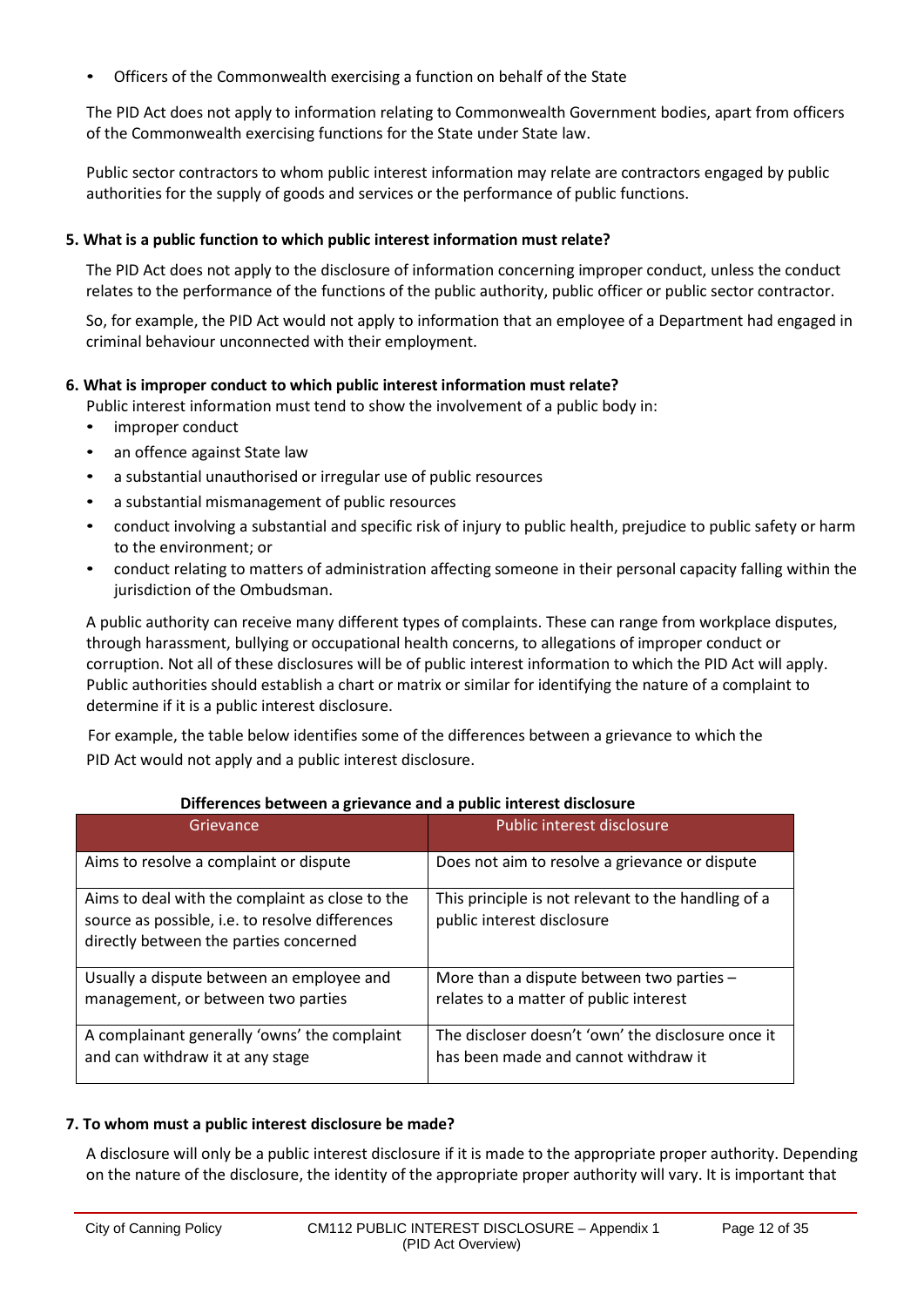the disclosure be made to the appropriate proper authority as disclosures to other persons will not be protected.

The PID Act only applies to disclosures made to an appropriate proper authority. Disclosures to a journalist, the media or other persons who are not specified as proper authorities are not protected by the PID Act.

Generally, disclosures about a public authority or its officers or contractors should be made to the Public Interest Disclosure Officer (PID Officer) of the public authority concerned. The PID Act requires that each public authority specify a position the holder of which is the PID Officer responsible for receiving disclosures of public interest information.

The PID Officer of a public authority is the proper authority for the disclosure of information relating to a matter falling within the sphere of responsibility of that public authority. The PID Officer should become familiar with procedures. Importantly, the PID Officer has a responsibility to keep up to date with all information made available by the Public Sector Commissioner. The PID Officer must also comply with the Code of conduct and integrity made under the PID Act.

In some cases a public interest disclosure may be made to an external named proper authority. The authority to which a disclosure ought to be made will vary according to the nature of the information disclosed.

The table below **Proper authorities for receiving disclosures of public interest information** identifies the appropriate proper authority for each type of disclosure.

| Proper authorities for receiving disclosures of public interest information |  |
|-----------------------------------------------------------------------------|--|
|-----------------------------------------------------------------------------|--|

| When the disclosure relates to                             | the proper authority is                      |
|------------------------------------------------------------|----------------------------------------------|
| The sphere of responsibility of a public authority         | The Public Interest Disclosure Officer (PID  |
| (matters about the public authority or its                 | Officer) of the public authority             |
| officers, or which the public authority has the function   |                                              |
| of investigating)                                          |                                              |
| Offences under State law                                   | A police officer or the Corruption and Crime |
|                                                            | Commission                                   |
| Substantial unauthorised or irregular use of, or           | The PID Officer of the public authority      |
| substantial mismanagement of, public resources             | concerned, or the Auditor General            |
| Matters of administration affecting someone in             | The PID Officer of the public authority      |
| their personal capacity falling within the jurisdiction of | concerned                                    |
| the Ombudsman                                              | or the Ombudsman                             |
| A police officer                                           | The Commissioner of Police or the Corruption |
|                                                            | and Crime Commission                         |
| A Member of the Legislative Council                        | The President of the Legislative Council     |
| A Member of the Legislative Assembly                       | The Speaker of the Legislative Assembly      |
| A judicial officer                                         | The Chief Justice                            |
| A public officer who is not a member of                    | The PID Officer of the public authority      |
| Parliament, a Minister, a Judicial Officer or a            | concerned, the Ombudsman or the Public       |
| Commissioned or other officer specified in schedule 1      | Sector                                       |
| of the Parliamentary Commissioner Act 1971                 | Commissioner                                 |
| A person or a matter of a prescribed class                 | A person declared by the regulations to be a |
|                                                            | proper authority                             |

**Important Note: In addition, the information disclosed must be public interest information as defined in the PID Act. Not all proper authorities to which a disclosure may be made will be required or have the power to investigate the information disclosed. In some cases it may be necessary for the discloser or information to be referred to another proper authority with power to investigate the information.**

#### **8. Can a disclosure of public interest information be made to more than one proper authority?**

Yes – the PID Act refers to a disclosure being made to more than one proper authority. In such a case the protection and obligations created by the PID Act will apply to each of the disclosures.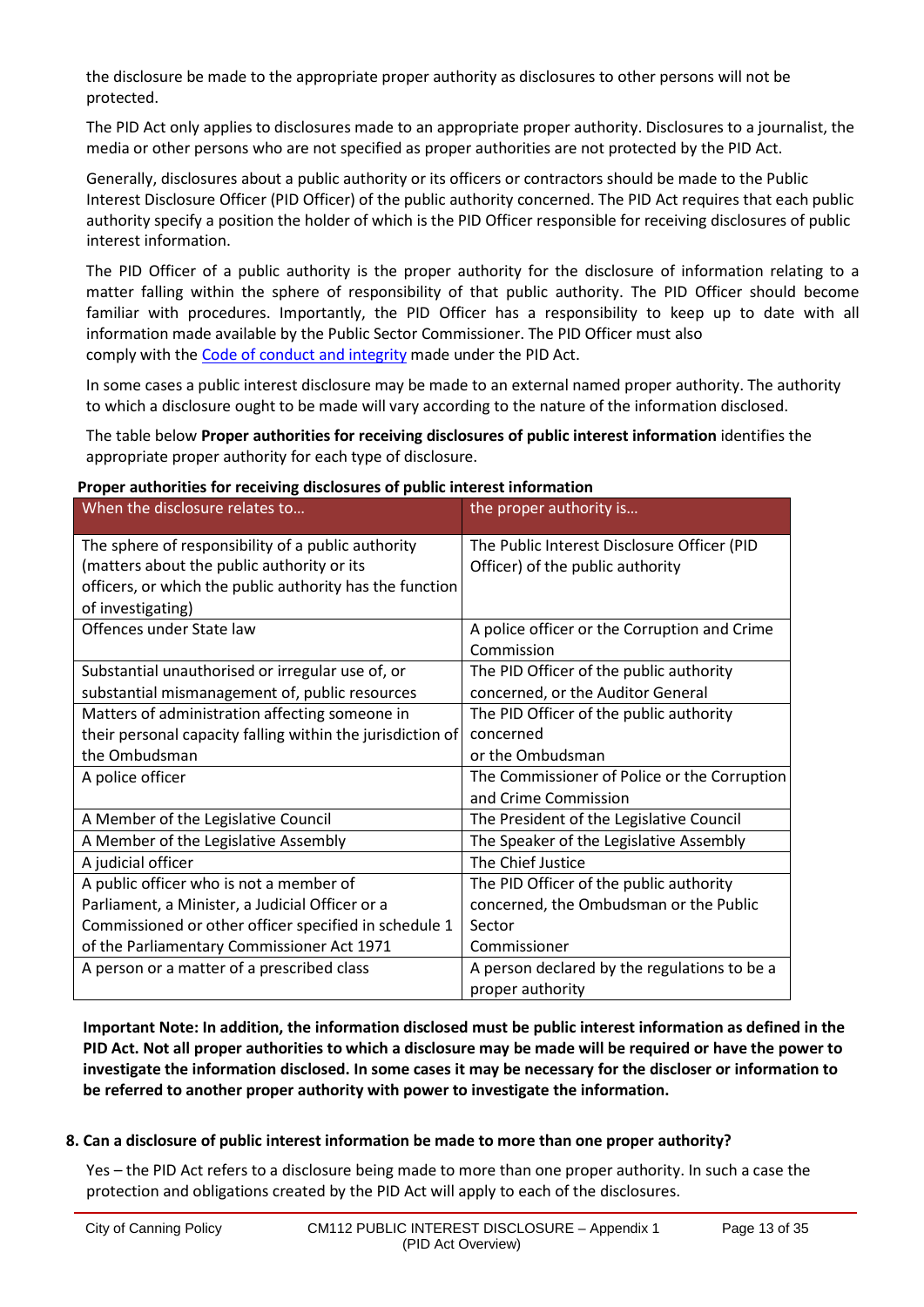A public authority may not have to investigate a matter raised by a public interest disclosure where it considers that the matter is being or has been adequately investigated by another person to whom a disclosure under the PID Act has been made.

In some cases the proper authority to which the disclosure is made may refer the matter to some other person having power to investigate the matter.

In general, a disclosure about a public authority or its officers or contractors, or a disclosure falling within the sphere of responsibility of a public authority, should in the first instance, be made to the public authority concerned.

# **9. No time limit on a disclosure**

A disclosure may relate to matters that occurred before the commencement of the PID Act. There is no time limit to the retrospectivity of a disclosure. However, a claim cannot be made in relation to victimisation that occurred prior to the PID Act coming into effect on 1 July 2003.

#### **10. Can information protected by legal professional privilege be disclosed?**

The PID Act does not protect disclosures of information protected by legal professional privilege. Legal professional privilege protects confidential communications between public authorities and their legal advisers, and associated documents. This protection exists where the communication was made or document was created for the dominant purpose of:

- obtaining or giving legal advice; or
- with reference to current or contemplated litigation.

# **C. Dealing with public interest disclosures**

#### **1. How should a public interest disclosure be made?**

The PID Act does not specify a form in which an appropriate disclosure of public interest must be made.

However, each public authority is required to prepare and publish internal procedures relating to the authority's obligations under the PID Act. These internal procedures will need to provide for the manner in which disclosures of public interest information may be made to the public authority concerned.

The internal procedures will need to provide for making a written record of the information disclosed, which clearly identifies the disclosure as a public interest disclosure made under the PID Act. This is necessary to enable public interest disclosures to be identified for reporting purposes, and to be distinguished from ordinary complaints made to the public authority. This provision is also necessary to ensure that the information is identified as information to which the protection and confidentiality provisions of the PID Act apply.

#### **2. Must a public interest disclosure be investigated?**

A proper authority is not obliged to investigate every public interest disclosure made to it. Generally, a proper authority must investigate information disclosed under the PID Act where:

- the disclosure relates to the proper authority, its officers or contractors; or
- the disclosure relates to a matter or person that the proper authority has a function or power to investigate (e.g. where a police officer may investigate an offence committed in a Department).

A proper authority may refuse to investigate, or discontinue an investigation, where it considers that:

- the matter is trivial
- the disclosure is vexatious or frivolous
- there is no reasonable prospect of obtaining sufficient evidence due to the time that has elapsed since the occurrence of the matter; or
- the matter is being or has been adequately or properly investigated by another proper authority to which an appropriate disclosure of public interest information has been made.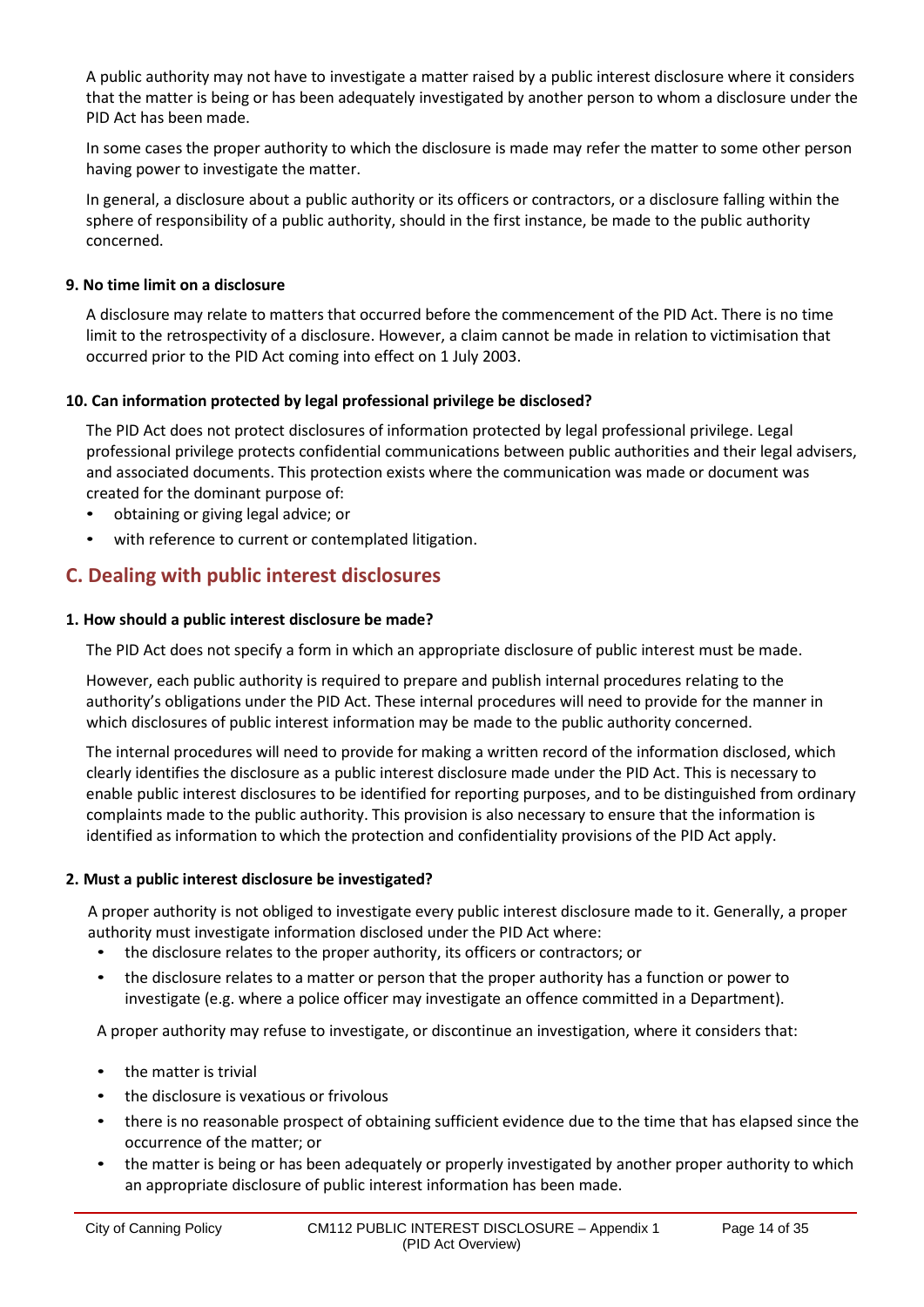The obligations in relation to investigations do not apply to the Corruption and Crime Commission or the Ombudsman where they have functions in relation to the disclosure under their own legislation. These provisions are made in the legislation.

The PID Act does not give proper authorities investigative powers that they do not otherwise have. The proper authority must look to the other legislation which they operate under for their investigative powers.

Where a proper authority lacks sufficient power to effectively investigate the matter, but the information received causes the proper authority to form the opinion that a public body has engaged in improper conduct, the proper authority may need to refer the matter to another investigative body.

#### **3. What action must a proper authority take following an investigation?**

A proper authority is only required to take action following an investigation if it forms the view that

a person may be, may have been, or may in the future be, involved in improper conduct to which the PID Act applies. If the proper authority does not form that view after undertaking the investigation that is within its power, it is not required to take further action other than reporting to the discloser and recording the outcome.

If the proper authority forms the view that a person may be, may have been, or may in the future be, involved in improper conduct to which the PID Act applies, then it will be required to take action in relation to the matter.

In taking that action the proper authority remains limited by the powers and functions that are conferred by the legislation under which the authority operates. The PID Act does not give the proper authority additional powers to take action.

As well as being limited to matters within the functions and powers of the proper authority, the action to be taken is guided by what is necessary and reasonable.

Having regard to those matters, the proper authority must take action to:

- prevent the matter to which the disclosure relates from continuing or occurring in future
- refer the matter to the Commissioner of Police or another person, body, or organisation having power to investigate the matter; or
- take disciplinary action or commence or enable disciplinary proceedings to be commenced against a person responsible for the matter.

These options are not mutually exclusive, and a proper authority may take more than one of the indicated steps: for example, to seek to terminate the employment of an officer caught stealing and refer the matter to the police.

Before taking preventative or disciplinary action the proper authority is to afford any person against whom, or in respect of whom, the action is to be taken the opportunity to make a submission, either orally or in writing, in relation to the matter.

The above obligations to take action do not apply to the Corruption and Crime Commission or the Ombudsman where they have functions in relation to the disclosure under their own legislation. Provision relating to their actions after investigation is made in their legislation.

#### **4. Is the discloser given details of the investigation and action taken?**

Where a proper authority refuses to investigate information disclosed under the PID Act, or discontinues an investigation, it must give the discloser reasons for doing so.

Within three months after a public interest disclosure is made the proper authority must notify the discloser of the action taken or proposed to be taken in relation to the disclosure.

A discloser may also request a progress report.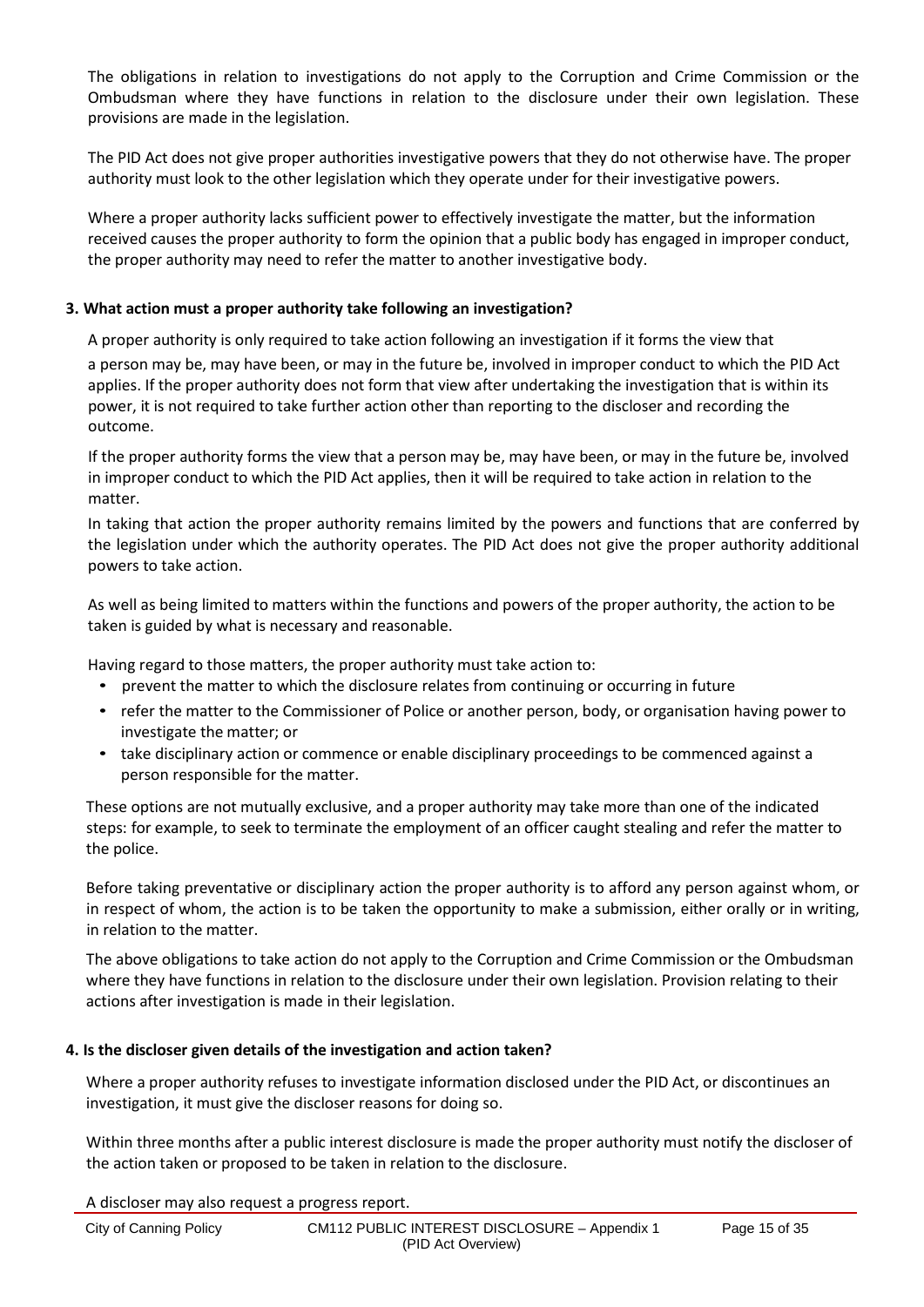If an investigation is not complete, the proper authority may provide a progress report on the current status of the investigation to the discloser.

If an investigation is complete, the proper authority must provide a final report to the discloser stating the outcome of the investigation and the reason for taking action following the investigation. In providing information and reports to disclosers, a proper authority must not give information that, in its opinion, would be likely to adversely affect:

- any person's safety
	- the investigation of an offence or possible offence; or
	- necessary confidentiality about the existence or identity of another person who has made a disclosure of public interest information under the PID Act.

The obligations to report do not apply to the Corruption and Crime Commission or the Ombudsman where they have functions in relation to the public interest disclosure under their own legislation.

#### **5. Can a discloser withdraw a public interest disclosure?**

No. Once a disclosure of public interest information is made, a proper authority is required to investigate it and take action regardless of the subsequent attitude of the discloser.

In addition, a discloser may forfeit the protection given by the PID Act if they fail, without reasonable excuse, to assist a person investigating the matter to which the information relates by supplying any information requested, unless a court otherwise orders.

#### **6. What if a discloser does not agree with the action taken by the proper authority?**

The PID Act does not provide for any right of appeal against decisions of an appropriate authority as to investigations and subsequent action.

If a discloser is dissatisfied with a decision made by a proper authority, they may make a further disclosure of the information to another proper authority. For example, where a discloser is dissatisfied with the response to a public interest disclosure about a matter of administration made to a PID Officer of a Department, the discloser may disclose the information to the Ombudsman.

However, a proper authority to which a subsequent disclosure is made need not investigate the matter if it considers the matter has been adequately or properly investigated by another proper authority. In deciding whether this is the case, the second proper authority may need to contact the authority that has already dealt, or is already dealing, with the information in relation to its investigation.

#### **7. Record keeping**

It is extremely important that comprehensive and secure records are kept for each disclosure made.

As well as being normal administrative practice, keeping proper records enables a proper authority to give account of their decisions and actions. The period for which any record should be kept and the manner of disposal must be in accordance with the provisions of the *State Records Act 2000*.

Additionally, the PID Act requires all proper authorities to provide to the Public Sector Commissioner information annually about the number of disclosures received, investigations conducted and actions taken.

### **8. Code of conduct and integrity**

Any person to whom a public interest disclosure may be made must comply with the Public interest disclosure Code of conduct and integrity.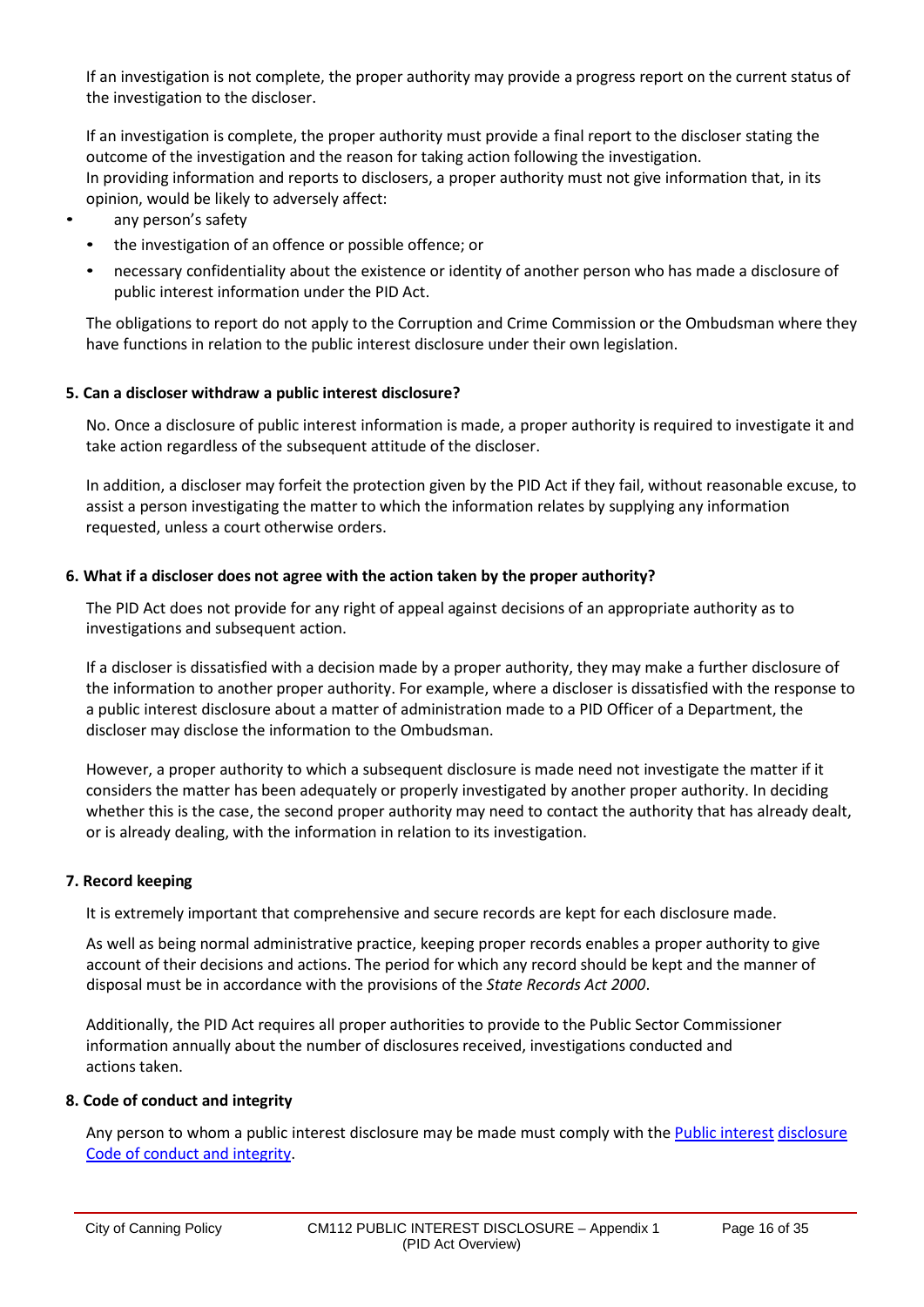# **D. Confidentiality and protection for disclosers**

# **1. What protection does the PID Act provide to disclosers?**

The PID Act offers protection to disclosers by:

- providing for immunity from legal or other action in relation to the disclosure
- providing for an offence of reprisal
- providing for civil remedies for acts of victimisation
- providing for confidentiality of the identity of the discloser, subject to exceptions
- requiring public authorities to provide protection from detrimental action for disclosers who are their employees.

# **2. What immunity do disclosers have?**

Making an appropriate disclosure of public interest information to a proper authority does not result in a discloser:

- incurring any civil or criminal liability
- being liable to any disciplinary action under State law
- being liable to be dismissed or have his or her services dispensed with or otherwise terminated
- being liable for any breach of a duty of secrecy or confidentiality or any other applicable restriction on disclosure.

#### **3. Is it an offence to take reprisals against a discloser?**

Yes. A person must not take, or threaten to take, detrimental action against another because someone has made, or intends to make, a disclosure under the PID Act. This is the offence of reprisal.

Detrimental action for these purposes includes action causing:

- injury, damage, or loss
- intimidation or harassment
- adverse discrimination, disadvantage, or adverse treatment in relation to a person's career, profession, employment, trade, or business
- a reprisal.

A person who attempts to commit the offence of reprisal, or incites another to commit that offence, is also guilty of this offence.

**The maximum penalty for the offence of reprisal is a fine of \$24 000 or imprisonment for two years.**

# **4. What remedies does a discloser have against victimisation?**

A person who takes or threatens to take detrimental action against another because someone has made, or intends to make, a disclosure of public interest information commits an act of victimisation.

A person who is subject to detrimental action may either take civil proceedings for damages or make a complaint under the *Equal Opportunity Act 1984*. Instituting one of these alternative avenues of relief extinguishes the other.

Civil proceedings may be taken against either the perpetrator of the PID Act of victimisation or any employer of the perpetrator. For example, the employer of the perpetrator may be:

- the State, in the case of public service officers
- the public authority which employs the perpetrator
- a public sector contractor whose employees engage in victimisation.

However, an employer may have a defence to civil proceedings for damages where it proves that it: was not knowingly involved in the act of victimisation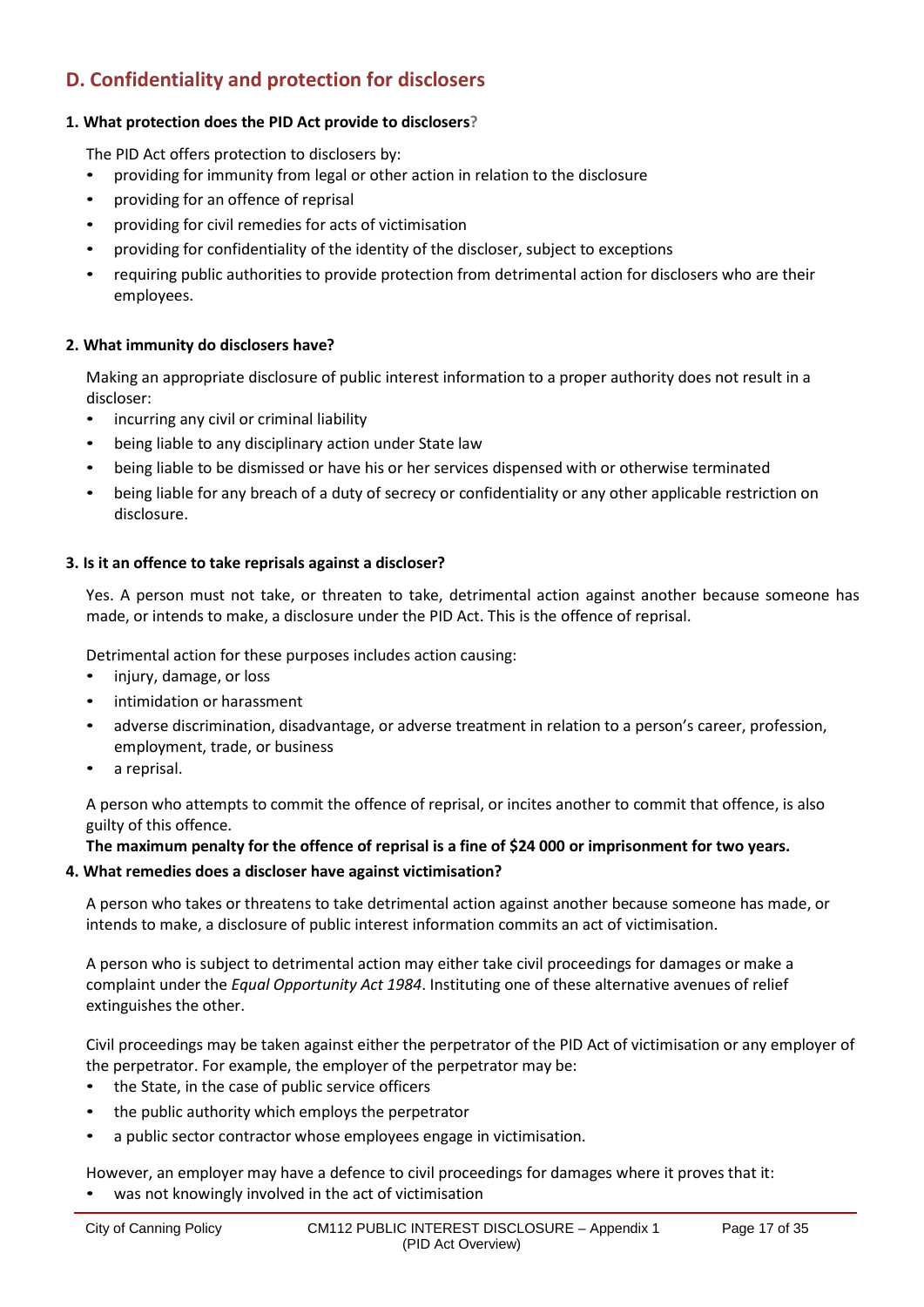- did not know and could not reasonably be expected to have known about the act of victimisation
- could not, by the exercise of reasonable care, have prevented the act of victimisation.

# **5. Is a discloser's identity to be kept confidential?**

Generally, a person must not make a disclosure of information that might identify or tend to identify anyone as a person who has made an appropriate disclosure of public interest information under the PID Act (section 16).

This prohibition against disclosure applies both to disclosures that identify a discloser and disclosures that might tend to identify a discloser. For example, to disclose that a young woman in a small accounts section has made a public interest disclosure about irregularities she has detected in the accounts of a particular public authority might tend to identify the discloser, even though she is not named.

Exceptions arise where the disclosure of a discloser's identity:

- is made with the discloser's consent
- is made in accordance with section 152 or 153 of the *Corruption and Crime Commission Act 2003*
- is necessary, having regard to the rules of natural justice (see Section E 2 in relation to the rules of natural justice)
- is necessary to enable the matter to be investigated effectively.

In the case of the last two bullet points, the person making the disclosure must take all reasonable steps to inform the person whose identity is to be disclosed:

- that the disclosure is being made
- the reasons for the disclosure being made.

Those steps to inform the person must be taken a reasonable time before the identifying disclosure is made.

# **A breach of these confidentiality requirements is an offence punishable with a penalty of \$24 000 or imprisonment for two years.**

# **E. Managing person(s) subject to disclosure**

#### **1. Is the identity of a person about whom a disclosure is made to be kept confidential?**

The protection the PID Act (section 16) gives to the discloser is largely mirrored in the protection offered to a person to whom disclosed public interest information relates.

A person must not make a disclosure of information that might identify or tend to identify anyone as a person in respect of whom a disclosure of public interest information has been made under the PID Act.

Exceptions arise where:

- the disclosure is made with the consent of that person
- the disclosure is made in accordance with section 152 or 153 of the *Corruption and Crime Commission Act 2003*
- the disclosure is necessary to enable the matter to be investigated effectively
- the disclosure is necessary in the course of taking action following the investigation
- there are reasonable grounds to believe that the disclosure of identifying information is necessary to prevent or minimise the risk of injury to any person or damage to any property.

# **A breach of these confidentiality requirements is an offence punishable with a penalty of \$24 000 or imprisonment for two years.**

**2. Providing natural justice**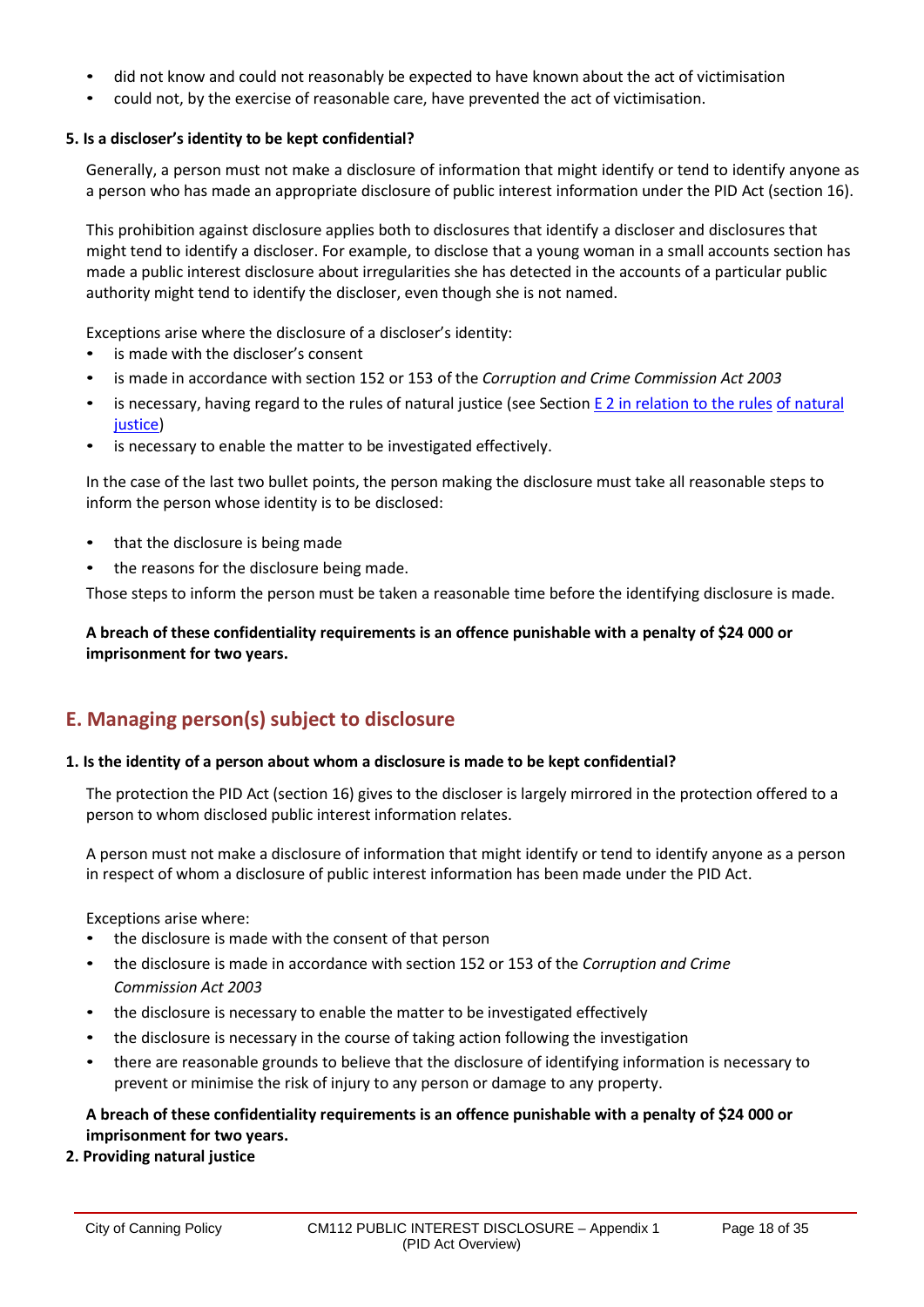The PID Act requires that natural justice, or procedural fairness, be accorded to those who may be the subject of a public interest disclosure. An exception to the obligation to keep identifying information confidential arises where, having regard to the rules of natural justice, disclosing identifying information is necessary.

The rules of natural justice will generally include a requirement that, before disciplinary or other action is taken against them, those subject to a disclosure be given the opportunity to:

- be informed of the substance of the allegations, and
- make a submission, either orally or in writing, in relation to the matter.

# **Note: The precise requirements of the rules of natural justice will vary according to the circumstances, and legal advice should be obtained in a case where there is any doubt as to these requirements.**

# **F. Roles and responsibilities of public authorities**

# **1. What is the role of the Public Sector Commissioner?**

The role of the Public Sector Commissioner under the PID Act (Part 4) is to:

- develop a Code setting out the minimum standards of conduct and integrity to be complied with by proper authorities
- monitor compliance with the PID Act and Code
- assist public authorities and public officers to comply with the PID Act and Code
- prepare and publish guidelines on internal procedures relating to the functions of a proper authority under the PID Act
- report annually to Parliament on the performance of his/her obligations and the compliance or noncompliance with the PID Act and Code
- at any time report to Parliament on any matter arising in connection with the exercise of his/her functions under the PID Act.

# **2. What are the responsibilities of public authorities?**

The Principal Executive Officer of a public authority must ensure that his or her public authority complies with the PID Act and Code (Part 5).

In particular, the Principal Executive Officer must:

- designate the occupant of a specified position as the person responsible for receiving disclosures of public interest information
- prepare and publish internal procedures relating to the authority's obligations under this Act, which are consistent with the guidelines published by the Public Sector Commissioner.

The Principal Executive Officer must also provide protection from detrimental action or the threat of detrimental action for any employee of the public authority who makes an appropriate disclosure of public interest information.

There is also an obligation to report to the Public Sector Commissioner annually on:

- the number of disclosures made to the public authority under the PID Act
- the outcome of investigations conducted as a result of disclosures
- the action taken as a result of the investigation
- other matters prescribed.

In order to enable these reports to be consolidated into the Commissioner's report to Parliament, it will be necessary for the information to be provided in a common format, refer to the Public [interest](http://www.publicsector.wa.gov.au/public-administration/official-conduct-and-integrity/public-interest-disclosures/information-public-authorities) [disclosure](http://www.publicsector.wa.gov.au/public-administration/official-conduct-and-integrity/public-interest-disclosures/information-public-authorities) [register](http://www.publicsector.wa.gov.au/public-administration/official-conduct-and-integrity/public-interest-disclosures/information-public-authorities) for public authorities on the Commission's website.

# **3. Roles and responsibilities of persons directly involved in a public interest disclosure**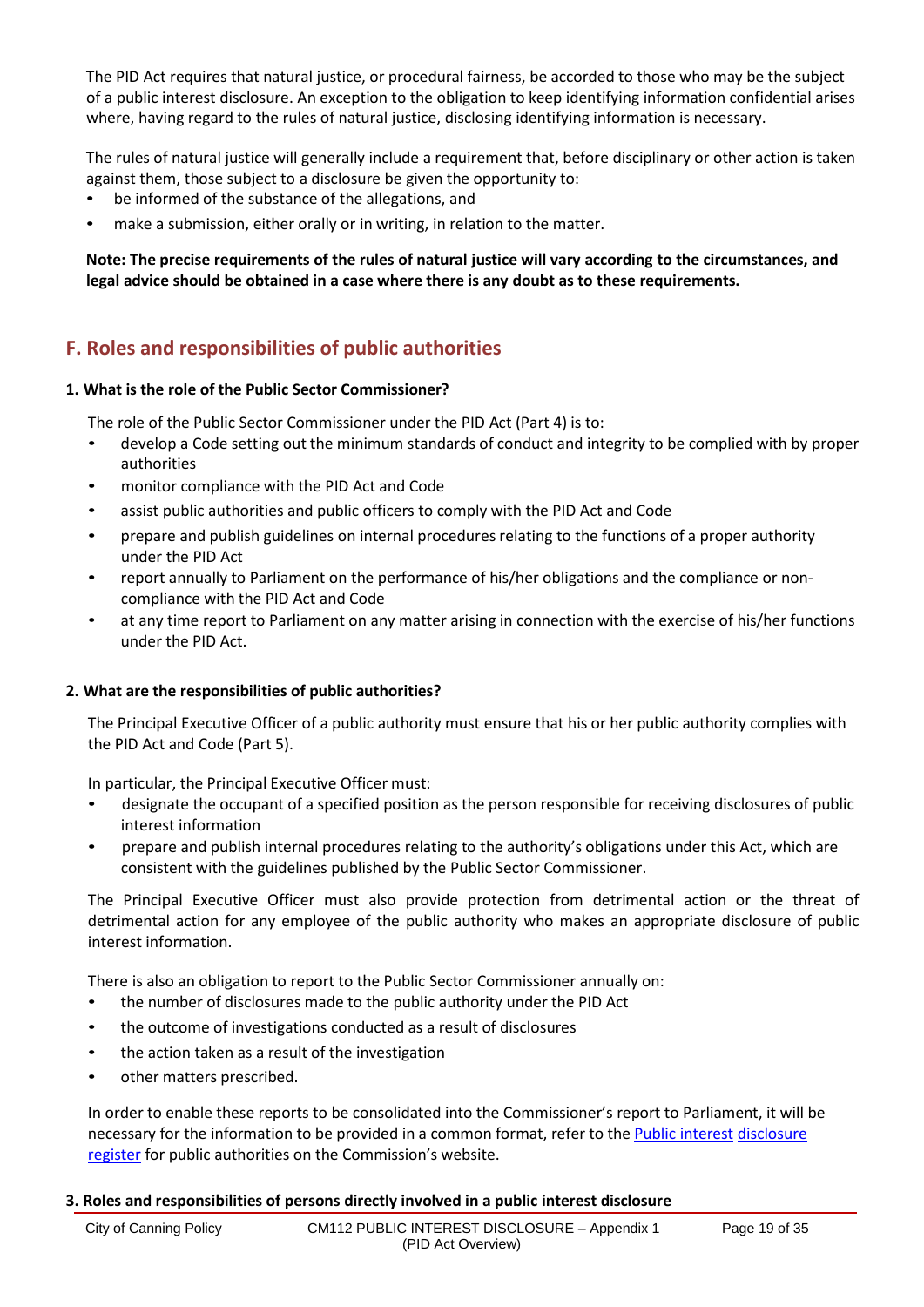In the case of a typical public interest disclosure there will be a number of people involved with different roles and responsibilities.

The main players and their principal roles and responsibilities are noted in the table below. A more detailed description of the rights and obligations of these individuals is given elsewhere in these guidelines, and reference should be made to the preceding sections, as well as this table, in determining rights and responsibilities.

| Who                                             | Role and responsibilities                                                                                                                                                                                                                                                                                                                                                                                                                                                                                                                                                                                                                                                                                  |
|-------------------------------------------------|------------------------------------------------------------------------------------------------------------------------------------------------------------------------------------------------------------------------------------------------------------------------------------------------------------------------------------------------------------------------------------------------------------------------------------------------------------------------------------------------------------------------------------------------------------------------------------------------------------------------------------------------------------------------------------------------------------|
| The discloser                                   | (a) Makes an appropriate public interest disclosure<br>(b) Maintains confidentiality of the information disclosed and, in particular,<br>the identity of the persons to whom the information relates                                                                                                                                                                                                                                                                                                                                                                                                                                                                                                       |
| The proper authority                            | (c) Receives a public interest disclosure<br>(d) Considers whether an investigation is required<br>(e) Carries out, or causes to be carried out, any investigation<br>Maintains confidentiality of the identity of the discloser and persons<br>(f)<br>subject to the disclosure, in accordance with the requirements of the PID<br>Act<br>(g) Takes action following an investigation, where appropriate<br>(h) Provides appropriate reports of investigation and action taken to<br>discloser<br>Creates and maintains proper records in relation to disclosure<br>(i)<br>Keeps statistics of disclosures made<br>(i)<br>(k) Acts in accordance with the rules of natural justice or procedural fairness |
| The person about whom<br>the disclosure is made | (1)<br>May be subject to investigation and other action if improper conduct is<br>established<br>(m) Maintains confidentiality of the identity of the discloser                                                                                                                                                                                                                                                                                                                                                                                                                                                                                                                                            |
| An investigating officer                        | (n) May conduct investigations of public interest information on behalf of a<br>proper authority, within the terms of reference given<br>(o) Maintains confidentiality of the identity of the public interest discloser and<br>persons subject to the disclosure, in accordance with the requirements of<br>the PID Act<br>(p) Makes and keeps secure, comprehensive records of any investigation<br>undertaken                                                                                                                                                                                                                                                                                            |

# **Roles and responsibilities of person's directly involved in a public interest disclosure**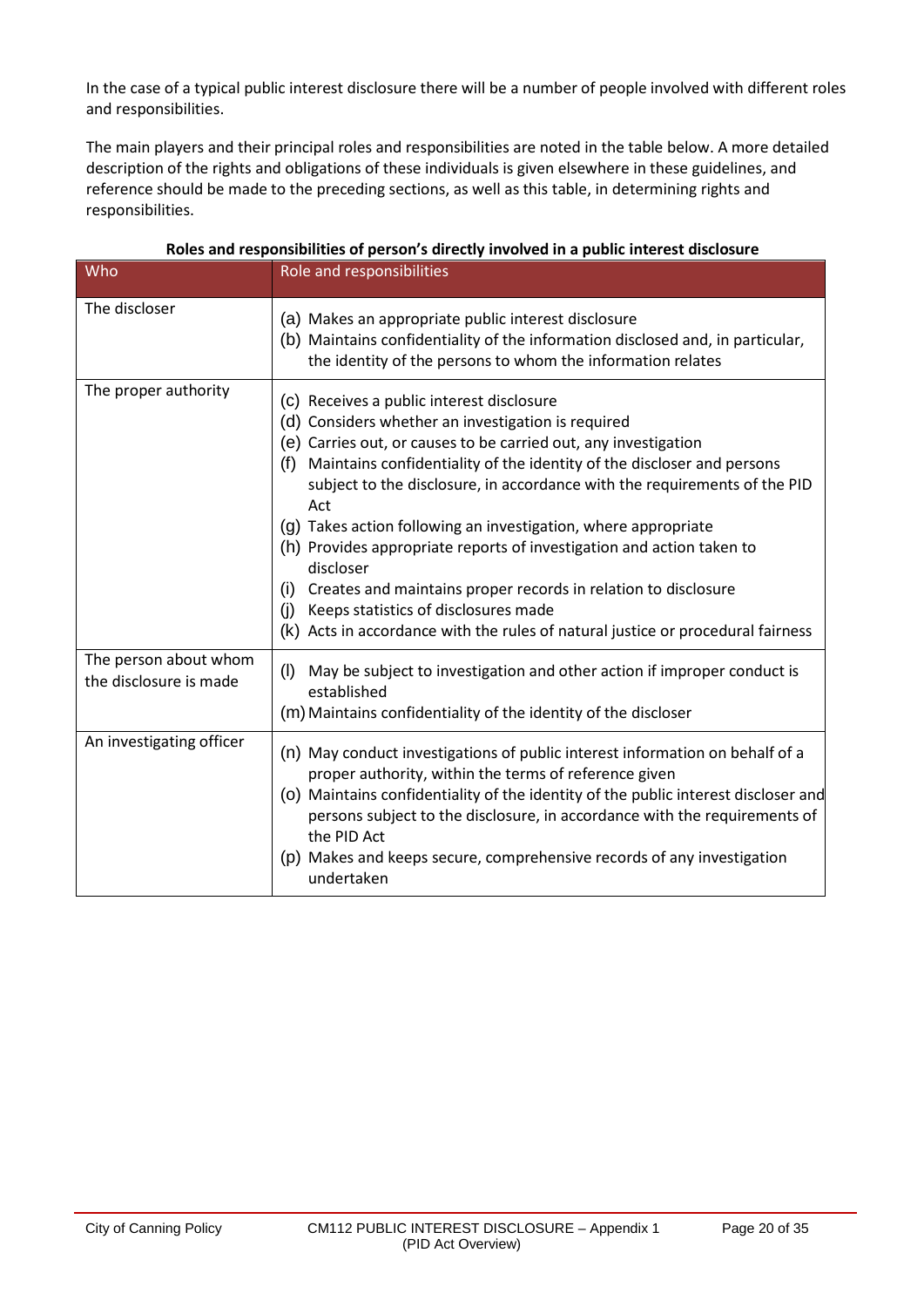# **Flowchart for Receiving and Assessing Disclosures**

When a person calls or sends written information, advise them of the provisions of the PID Act, the relevant proper authorities for their disclosure and the consequences of making a disclosure.

After obtaining relevant information does the discloser wish to use the PID Act to make a disclosure?

Yes

Assessthe disclosure to determine whether the PID Act applies based on the following questions.

#### **Note :**

If the information is of a kind that the PID Act allows you to handle but you do not have sufficient powers under your own legislation to investigate, you should advise the person to make the disclosure to the appropriate proper authority.

However, if they still wish to make the disclosure to you, you should assess it and, if it is a public interest disclosure, register the disclosure and refer it to the appropriate authority for investigation.

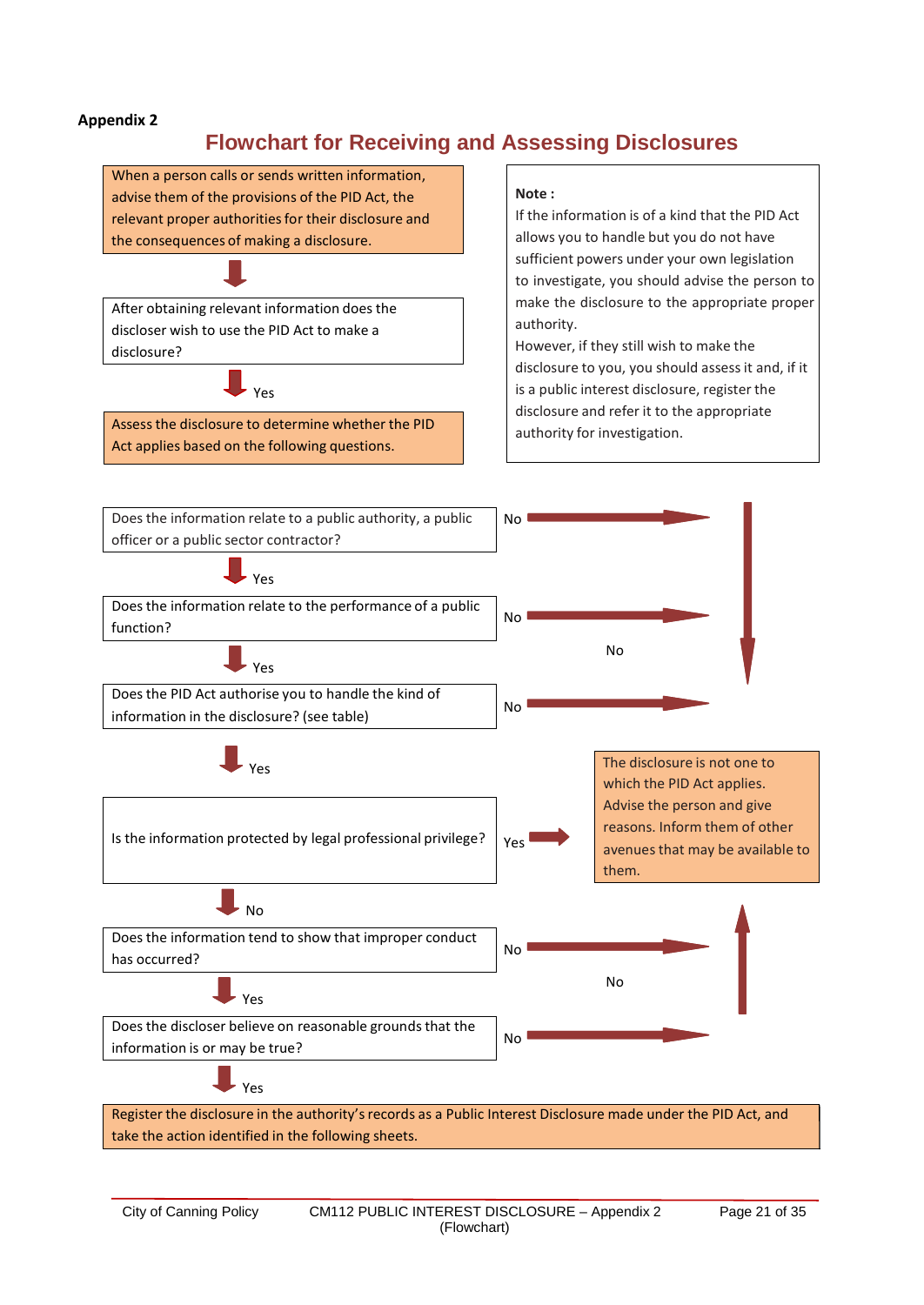

# **Public Interest Disclosure Lodgement Form**

Appropriate advice should be gained before a public interest disclosure is made. A discloser should ensure that they understand their rights and responsibilities under the *Public Interest Disclosure Act 2003* prior to completing this lodgement form.

| <b>Personal details</b> |    |    |            |             |        |     |
|-------------------------|----|----|------------|-------------|--------|-----|
| <b>Family name</b>      |    |    |            |             |        |     |
| Given name              |    |    |            |             |        |     |
| Date of birth           |    |    |            |             | Gender | M/F |
| <b>Title</b>            | Mr | Ms | <b>Mrs</b> | <b>Miss</b> | Other: |     |
| <b>Address</b>          |    |    |            |             |        |     |
| <b>Work phone</b>       |    |    |            | (mobile)    |        |     |
|                         |    |    |            | (fax)       |        |     |
| Email                   |    |    |            |             |        |     |

|                                                                                               | <b>Disclosure details</b> |  |
|-----------------------------------------------------------------------------------------------|---------------------------|--|
| Name of the public authority<br>(ies) the disclosure relates to                               |                           |  |
| Do you work for a public<br>authority?                                                        | Yes<br>No                 |  |
| If yes, which public authority<br>and what is your position<br>title?                         |                           |  |
| Does the disclosure relate to<br>one or more individuals?                                     | Yes<br>No                 |  |
| If yes, please provide names<br>and positions held by<br>person(s) in the public<br>authority |                           |  |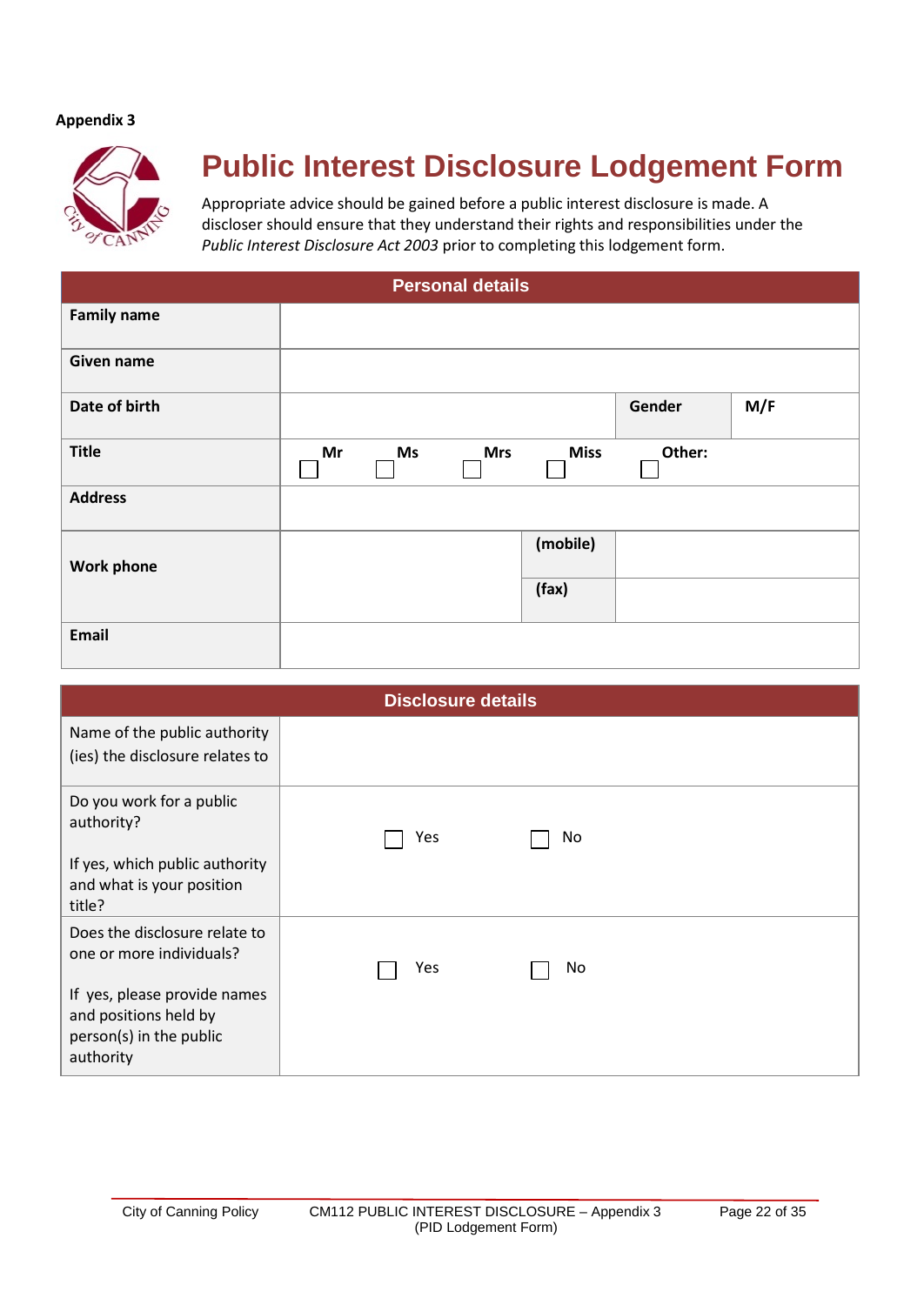Please tick box(es) on the area relevant to your disclosure

| Improper conduct                                    | Irregular or unauthorised use of public resources                                                                                         |  |
|-----------------------------------------------------|-------------------------------------------------------------------------------------------------------------------------------------------|--|
| An offence under State<br>law, including corruption | Substantial unauthorised or irregular use of, or<br>substantial mismanagement of public resources                                         |  |
| Administration matter(s)<br>affecting you           | Conduct involving a substantial and specific risk of<br>injury to public health, prejudice to public safety or<br>harm to the environment |  |

When did the alleged events occur?

Summary of disclosure

Description of any documentation provided or names of witnesses

| Have you reported this information to any other person or agency? | Yes<br>No |
|-------------------------------------------------------------------|-----------|
|                                                                   |           |

If yes, please provide details:

# **You should read the following information and sign at the end of this form**

# **Acknowledgment**

I acknowledge that I believe on reasonable grounds that the information contained in this disclosure is or may be true.

I have been informed and am aware that:

(a) I will commit an offence if I know that the information contained in this disclosure is false or misleading in a material particular, or am reckless as to whether it is false or misleading in a material particular.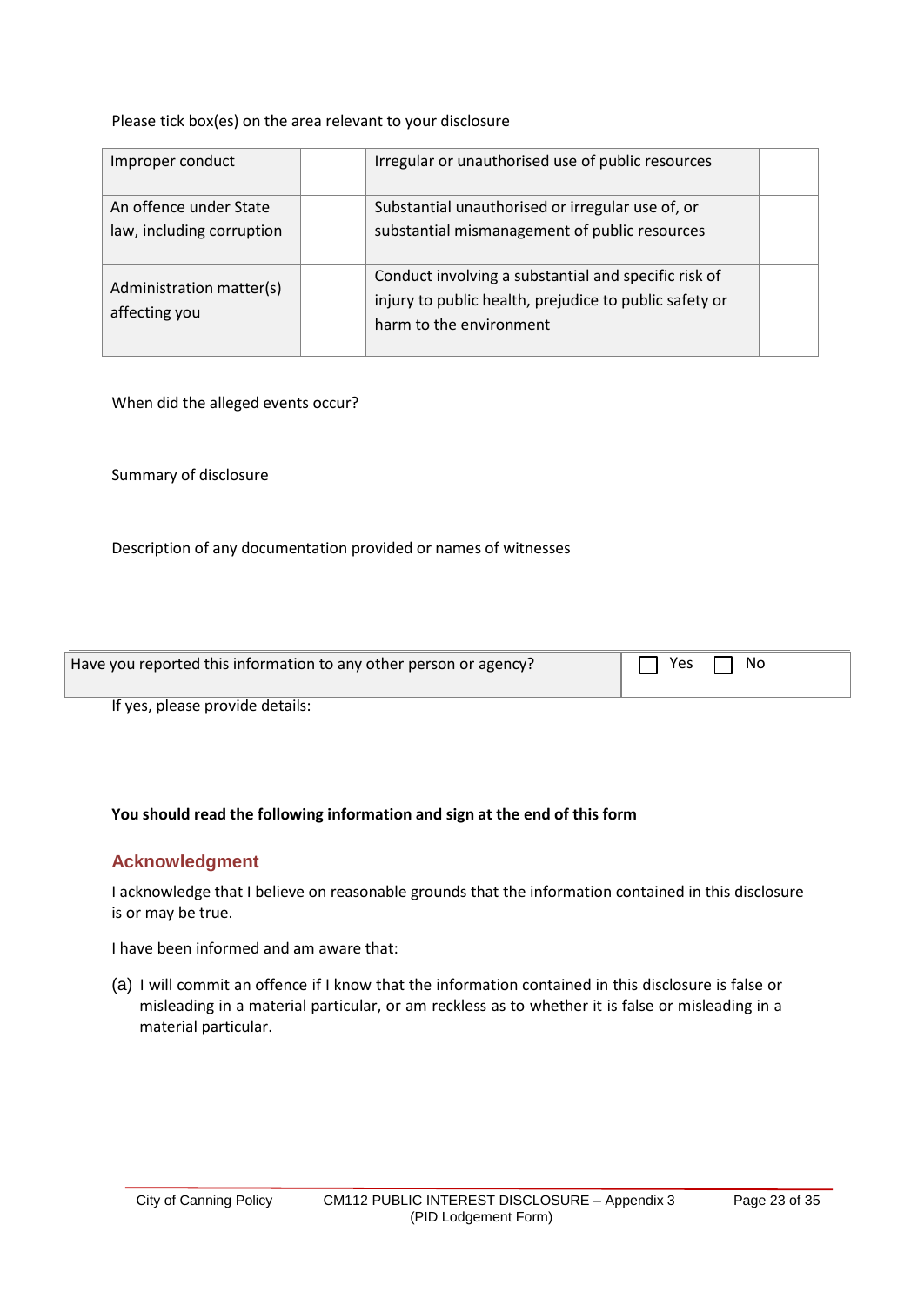Penalty: \$12,000 or imprisonment for one (1) year.

- (b) I will forfeit protection provided by the PID Act if I fail, without reasonable excuse, to assist a person investigating the matter by supplying requested information.
- (c) I will forfeit the protection provided by the PID Act if I subsequently disclose this information to any person other than a proper authority under the PID Act.
- (d) I will commit an offence if I subsequently make a disclosure of information that might identify or tend to identify anyone as a person in respect of whom this disclosure has been made under the PID Act, except in accordance with section 16(3) of PID Act.

Penalty: \$24,000 or imprisonment for two (2) years.

| Signed |  |
|--------|--|
| Date   |  |

----------------------------------------------------------------------------------------------------------------

# **For office use only**

| Registered number |  |
|-------------------|--|
| Date              |  |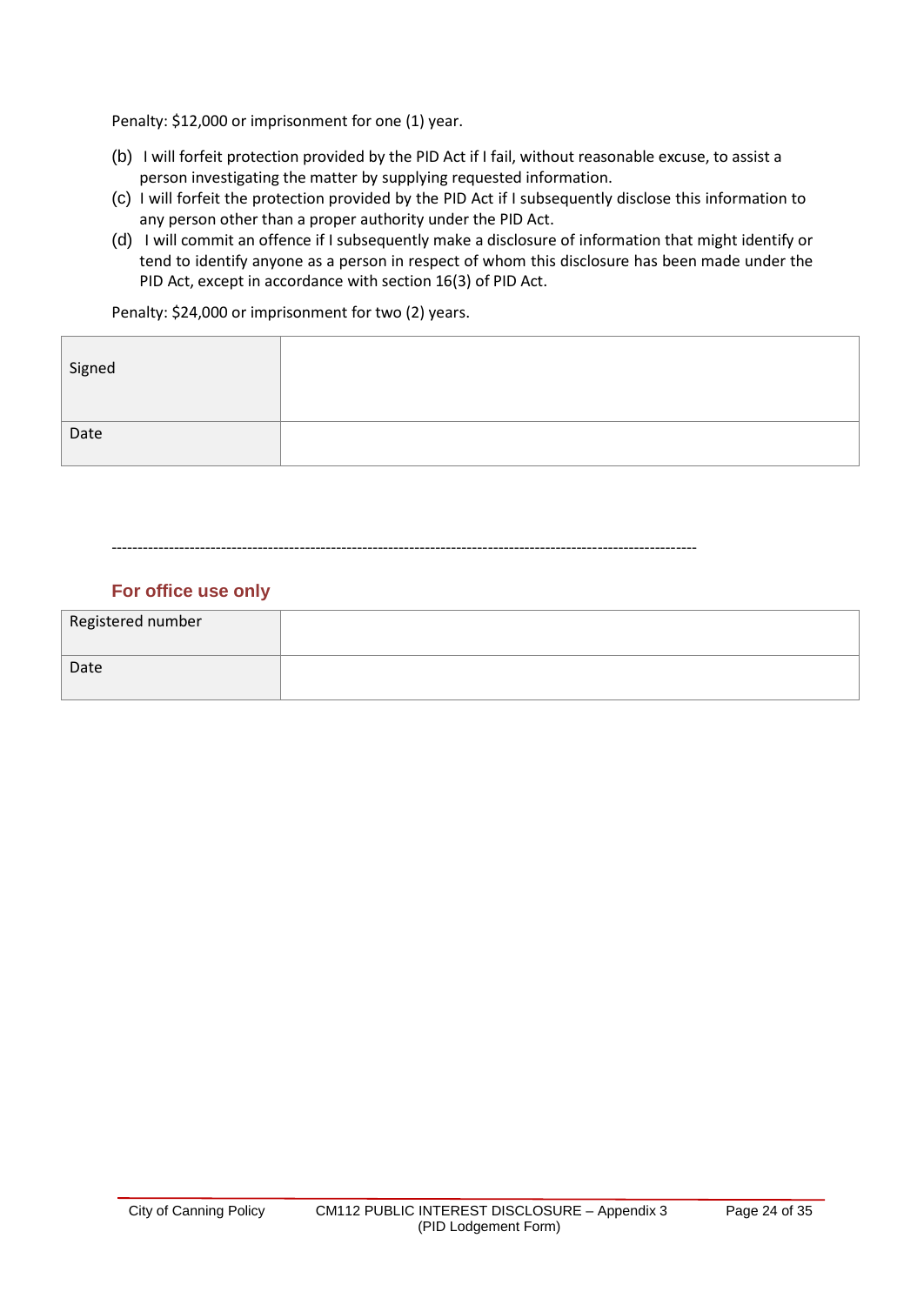

# **Assessment Form for Public Interest Disclosure**

**Part 1: Receiving a Disclosure [1] - assessment of whether information is a valid disclosure**

**Register No.**

|                                                                                                                                                |     |     | <b>Notes</b> |
|------------------------------------------------------------------------------------------------------------------------------------------------|-----|-----|--------------|
| Does the disclosure relate to a public<br>authority, a public officer or a public sector<br>contractor?                                        | Yes | No. |              |
| Does the information relate to the<br>performance of a public function?                                                                        | Yes | No  |              |
| Does the information tend to show matters<br>to which public information can relate? <sup>1</sup>                                              | Yes | No  |              |
| Does the information tend to show public<br>interest information for which the person<br>receiving the information is the proper<br>authority? | Yes | Nο  |              |
| Does the discloser believe on reasonable<br>grounds that the information is or may be<br>true?                                                 | Yes | No  |              |
| After having been informed of the<br>consequences, does the discloser wish to<br>disclose the information under the PID Act?                   | Yes | No  |              |

<sup>1</sup> Matter to which public interest information can relate

- Improper conduct
- An offence against State law
- An unauthorised or irregular use of public resources
- A substantial mismanagement of public resources
- Conduct involving a substantial and specific risk of injury to public health, prejudice to public safety or harm to the environment
- Conduct relating to a matter of administration affecting someone in their personal capacity that falls within the jurisdiction of the Ombudsman

**If any of the "No" boxes have been ticked then the disclosure is unlikely to be one that the** *Public Interest Disclosure Act 2003* **applies to. The PID officer should ensure a proper record is made of the reasons for the "No" response and should provide his or her response to the discloser.**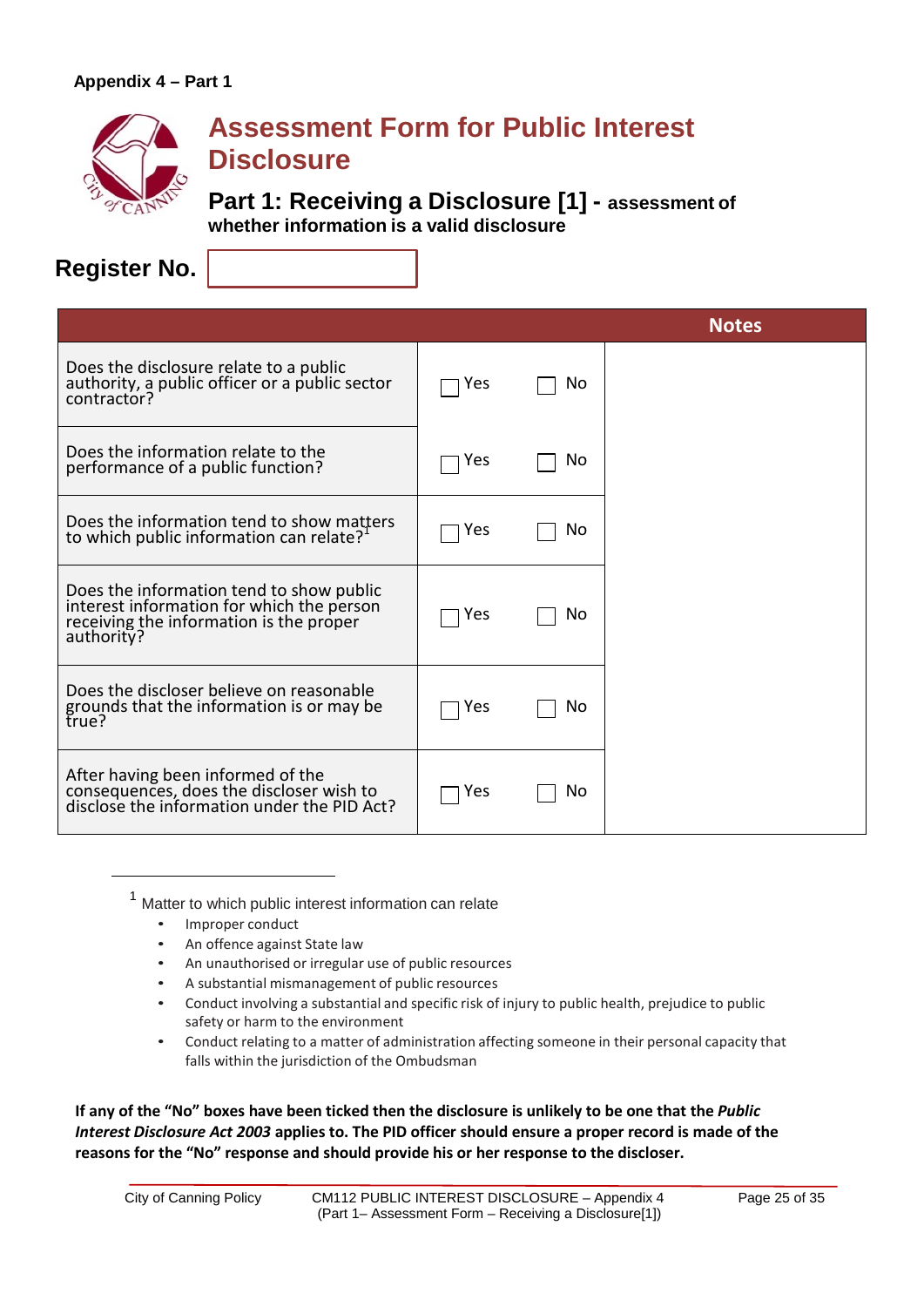# **Appendix 4 – Part 2**



**Register No.**

|                                                                                                       |     |    | If no, explain why. |
|-------------------------------------------------------------------------------------------------------|-----|----|---------------------|
| Does the disclosure meet the manner<br>and form required by the PID Policy of<br>the City of Canning? | Yes | No |                     |

| Signature |  |
|-----------|--|
|           |  |
|           |  |

I, the Public Interest Disclosure Officer for the City of Canning confirm that the disclosure made to me on the day of 20 by (discloser's name) is registered as a disclosure under the *Public Interest Disclosure Act 2003* in the Public interest disclosure register of the City of Canning.

| Signed      |             |  |
|-------------|-------------|--|
| PID Officer | <b>Date</b> |  |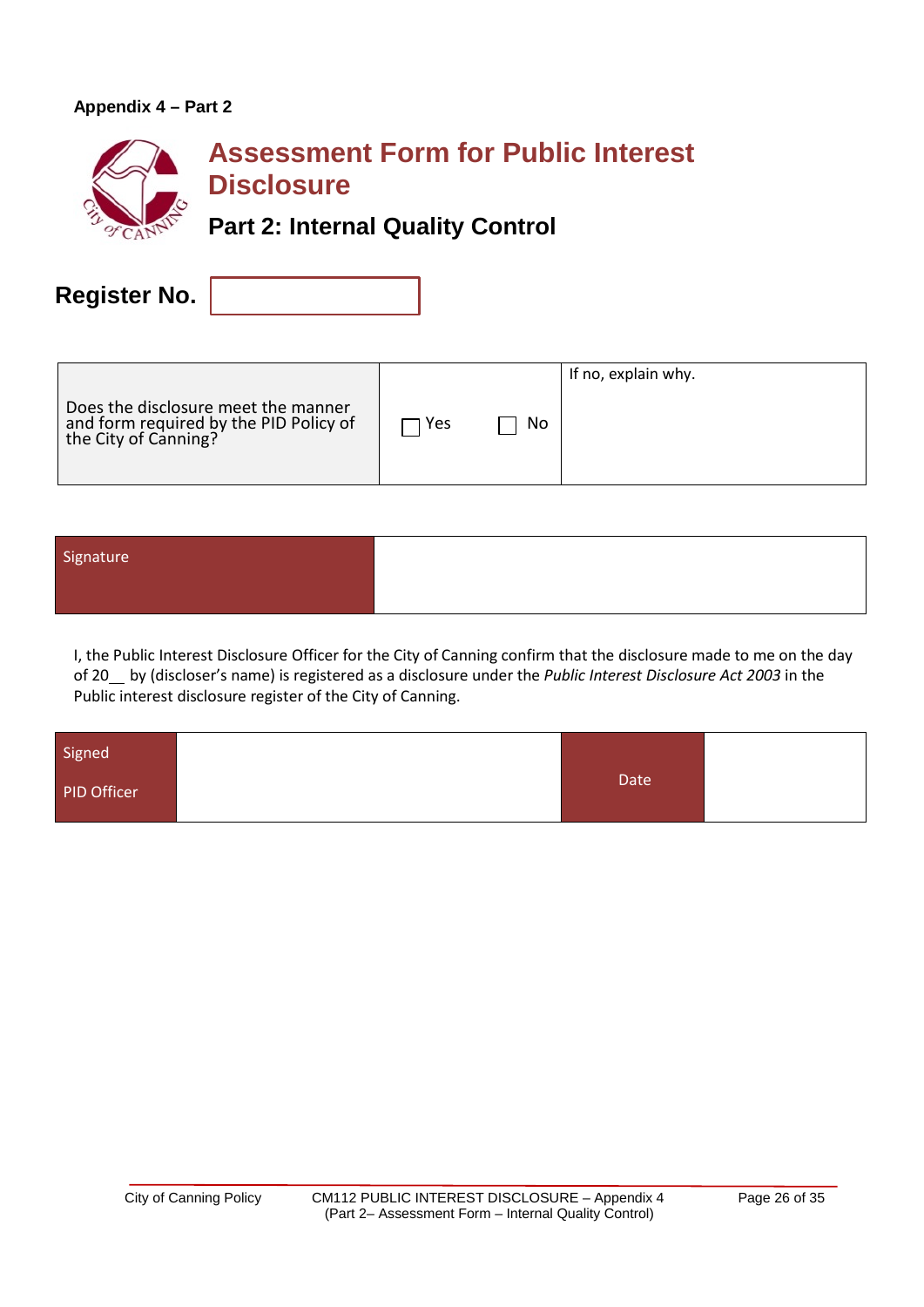

# **Assessment Form for Public Interest Disclosure**

**Part 3: Receiving a Disclosure [2] - assessment of whether information is to the proper authority and valid**

# **Register No.**

| <b>Proper Authority?</b>                                                                                          |     |     | <b>Notes</b> |
|-------------------------------------------------------------------------------------------------------------------|-----|-----|--------------|
| Does the disclosure relate to the proper<br>authority, its officers or contractors?                               | Yes | No. |              |
| Does the disclosure relate to a matter or person<br>that the authority has a function or power to<br>investigate? | Yes | No. |              |

**If any of the "No" boxes have been ticked then the disclosure is unlikely to be one that the** *Public Interest Disclosure Act 2003* **applies to. The PID officer should ensure a proper record is made of the reasons for the "No" response and should provide his or her response to the discloser.**

| Valid?                       |     |    | <b>Notes</b> |
|------------------------------|-----|----|--------------|
| Is the matter trivial?       | Yes | No |              |
| Is the disclosure vexatious? | Yes | No |              |
| Is the disclosure frivolous? | Yes | No |              |

**If any of the "Yes" boxes have been ticked then the disclosure is unlikely to be one that the** *Public Interest Disclosure Act 2003* **requires to be investigated. The PID officer should ensure a proper record is made of the "Yes" response and should provide his or her response to the discloser.**

| Evidence, Time & Previous Investigation?                                                                                                                 |     |    | <b>Notes</b> |
|----------------------------------------------------------------------------------------------------------------------------------------------------------|-----|----|--------------|
| Is there a reasonable prospect of obtaining<br>sufficient evidence, having regard to the time<br>that has elapsed since the occurrence of the<br>matter? | Yes | Νo |              |
| Is the matter being, or has the matter been,<br>adequately or properly investigated by another<br>proper authority under the PID Act?                    | Yes | Νo |              |

If a "Yes" box has been ticked then the disclosure is unlikely to be one that the Public Interest Disclosure Act 2003 requires to be **investigated. The PID officer should ensure a proper record is made of the reasons for the "Yes" response and should provide his or her response to the discloser.**

#### **Signature**

I, the Public Interest Disclosure Officer for the City of Canning confirm that the disclosure made to me on the

………..day of ………………………………20……. by………………………………………………………………………………. (discloser's name) is registered as a disclosure under the *Public Interest Disclosure Act 2003* in the Public interest disclosure register of the City of Canning.

I also confirm that I have recorded this opinion in the Public Interest Disclosure Register of the City of Canning.

| Signed<br>PID Officer | Date |  |
|-----------------------|------|--|
|                       |      |  |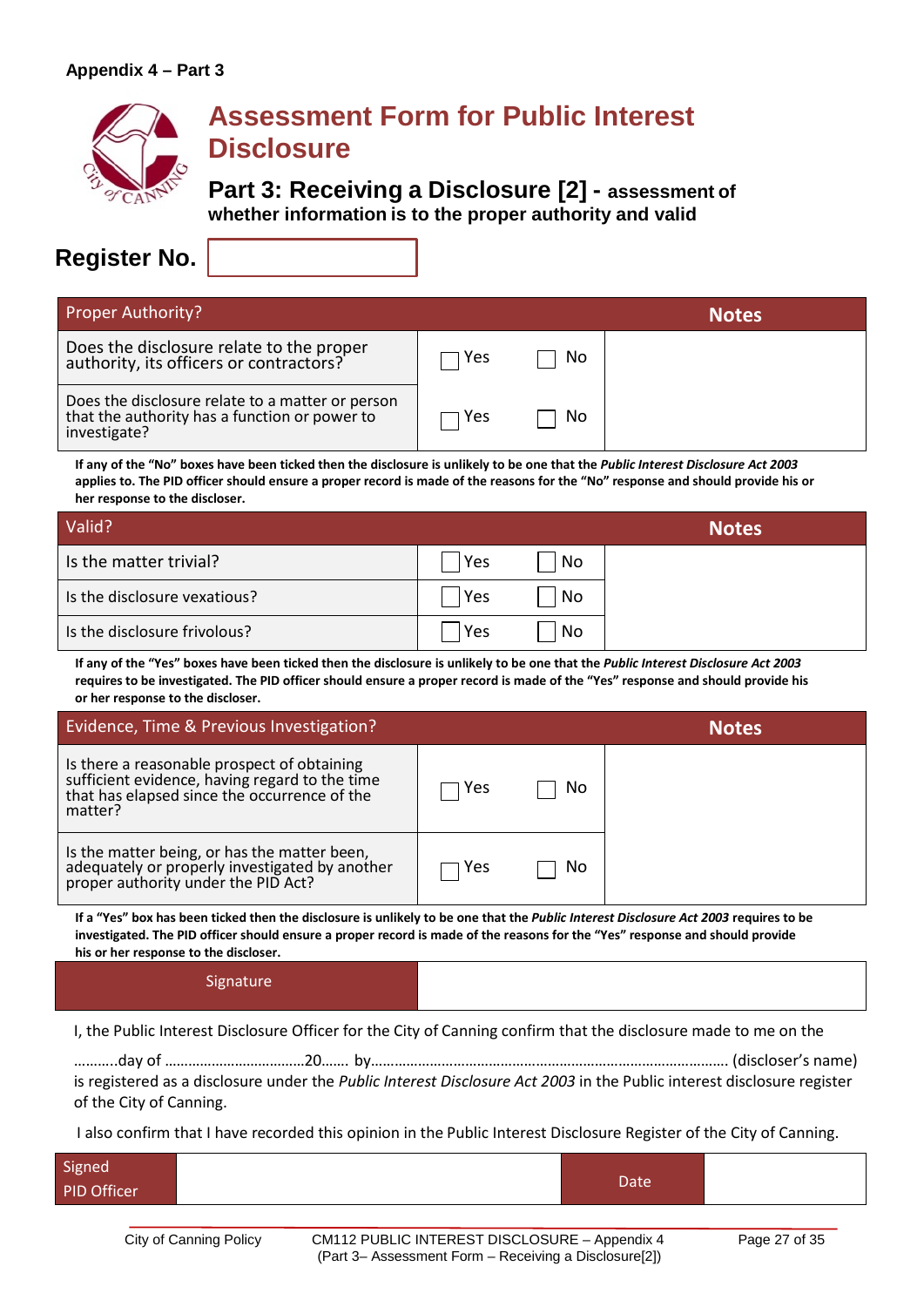

# **Assessment Form for Public Interest Disclosure**

# **Part 4: Investigation Process**

**Register No.**

| Investigating Officer (Name)           |  |
|----------------------------------------|--|
| Normal designation (position<br>title) |  |
| Address                                |  |
| Contact phone number                   |  |
| Email address                          |  |
| Date Investigation authorised          |  |
| Authorisation details                  |  |

# **Review of the Investigation Process**

|                                                                                                                                                             |     |     | <b>Notes</b> |
|-------------------------------------------------------------------------------------------------------------------------------------------------------------|-----|-----|--------------|
| Has the documentation used in the<br>assessment of the disclosure been reviewed?                                                                            | Yes | No. |              |
| Was an investigation plan developed?                                                                                                                        | Yes | No  |              |
| Were terms of reference developed?                                                                                                                          | Yes | No  |              |
| Were people interviewed?                                                                                                                                    | Yes | No. |              |
| Was confidentiality maintained:<br>of the discloser's identity?<br>of the information disclosed?<br>of the identity of the subject(s) of the<br>disclosure? | Yes | No  |              |
| Were natural justice rules followed?                                                                                                                        | Yes | No  |              |
| Was a report prepared?                                                                                                                                      | Yes | No  |              |

**NOTE:** The investigation process is not prescribed under the *Public Interest Disclosure Act 2003* (PID Act), but the above serves as a useful checklist for a proper investigation.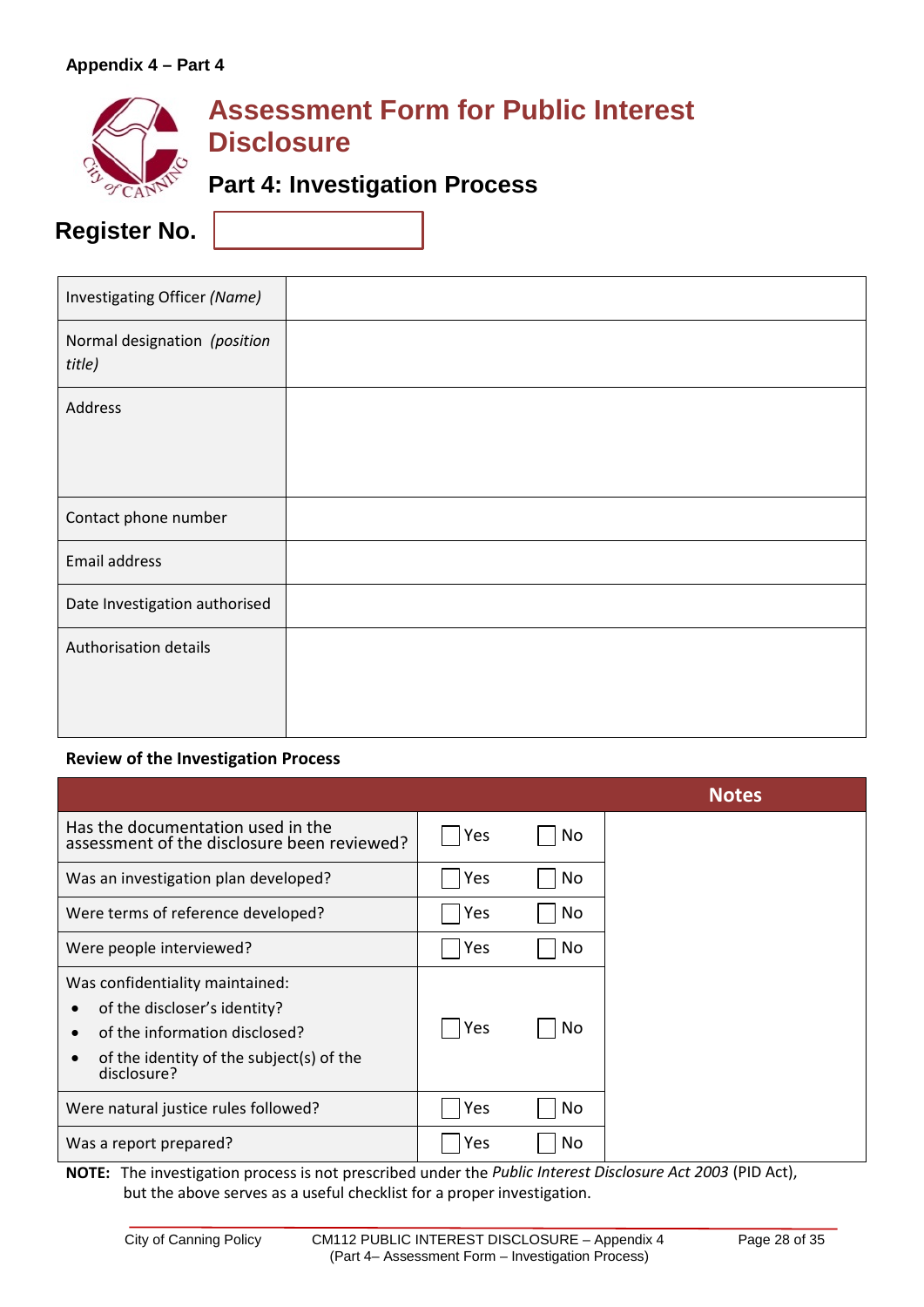It is recommended that the proper authority form the opinion that:

# Signature

I, the investigating Officer appointed by the City of Canning to investigate the public interest disclosure No……………………………………….. (file reference number) confirm that the above is a summary of my investigation undertaken as a result of a disclosure made in accordance with the PID Act.

| Signed                                             |             |  |  |  |  |  |
|----------------------------------------------------|-------------|--|--|--|--|--|
| (Investigating Officer for<br>the City of Canning) | <b>Date</b> |  |  |  |  |  |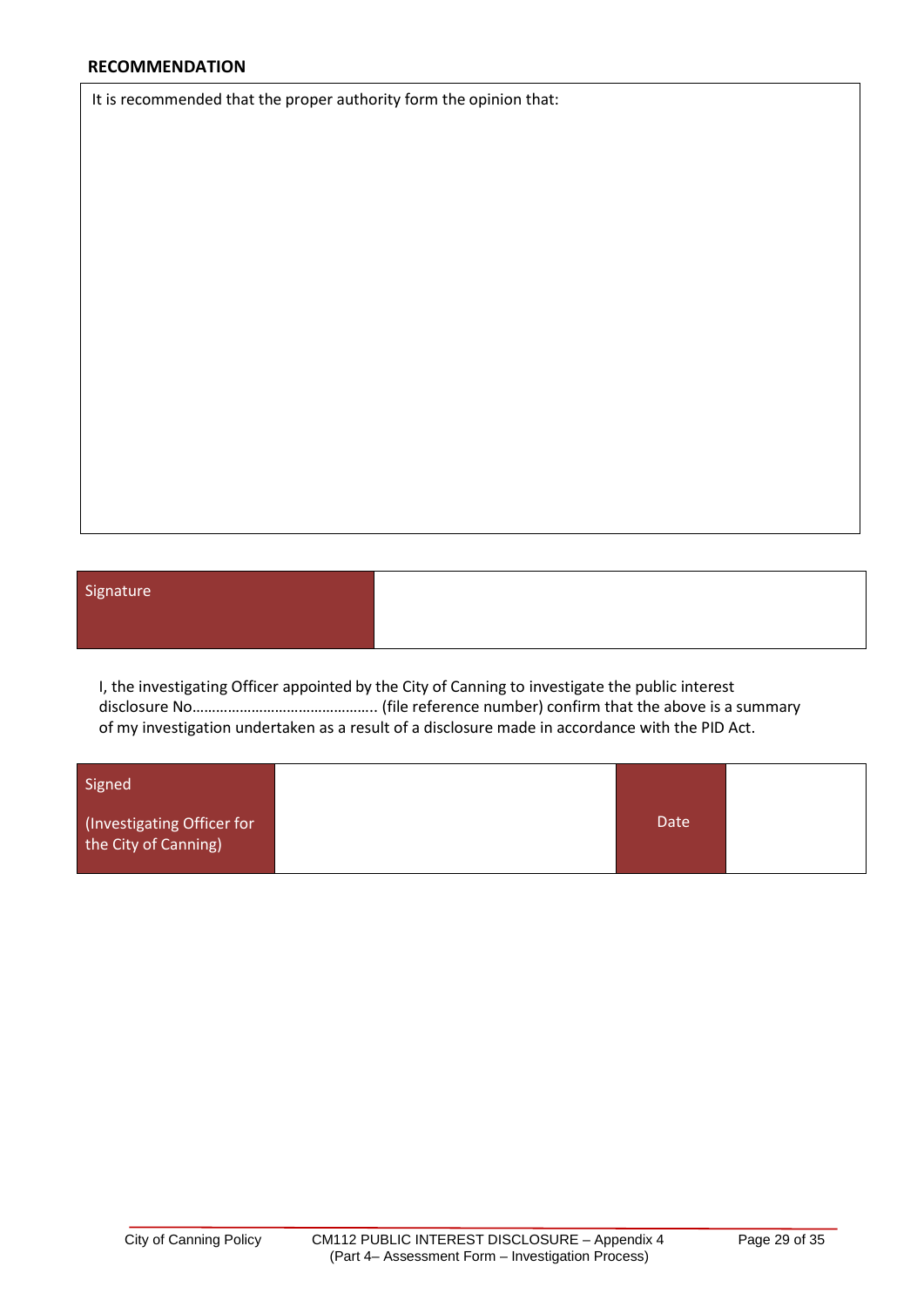| <b>Register No.</b> | <b>Assessment Form for Public Interest</b><br><b>Disclosure</b><br><b>Part 5: Further Action</b>                 |     |    |              |
|---------------------|------------------------------------------------------------------------------------------------------------------|-----|----|--------------|
|                     |                                                                                                                  |     |    | <b>Notes</b> |
|                     | Does the proper authority (refer Table 1<br>page 3) accept the recommendation<br>contained in Appendix 4, Part4? | Yes | No |              |

*If the "Yes" box has been ticked, please indicate action to be taken by the proper authority*

# **Action taken by the proper authority**

|                                                                                                                                                                    |     |    | Notes |
|--------------------------------------------------------------------------------------------------------------------------------------------------------------------|-----|----|-------|
| Did the proper authority take action necessary,<br>reasonable and within functions and powers of<br>proper authority to prevent matter continuing or<br>occurring? | Yes | No |       |
| Did the proper authority refer the matter to<br>another body with power to investigate the<br>matter?                                                              | Yes | No |       |
| Did the proper authority take disciplinary<br>action, or commence disciplinary proceedings,<br>against person involved, within power of proper<br>authority?       | Yes | Nο |       |

*Report to discloser on outcome of investigation and action taken, or to be taken consistent with confidentiality obligations.* 

*Action(s) to be recorded in records in PID Register.*

| Signature |  |
|-----------|--|
|           |  |

I, the Public Interest Disclosure Officer for the City of Canning confirm that the above action was taken or will

be taken following the public interest disclosure made by ……………………………………………………(discloser's name) and that I have recorded the outcome of the investigation and the PID Action taken or to be taken in the Public Interest Disclosure Register of the City of Canning.

| Signed      |      |  |
|-------------|------|--|
| PID Officer | Date |  |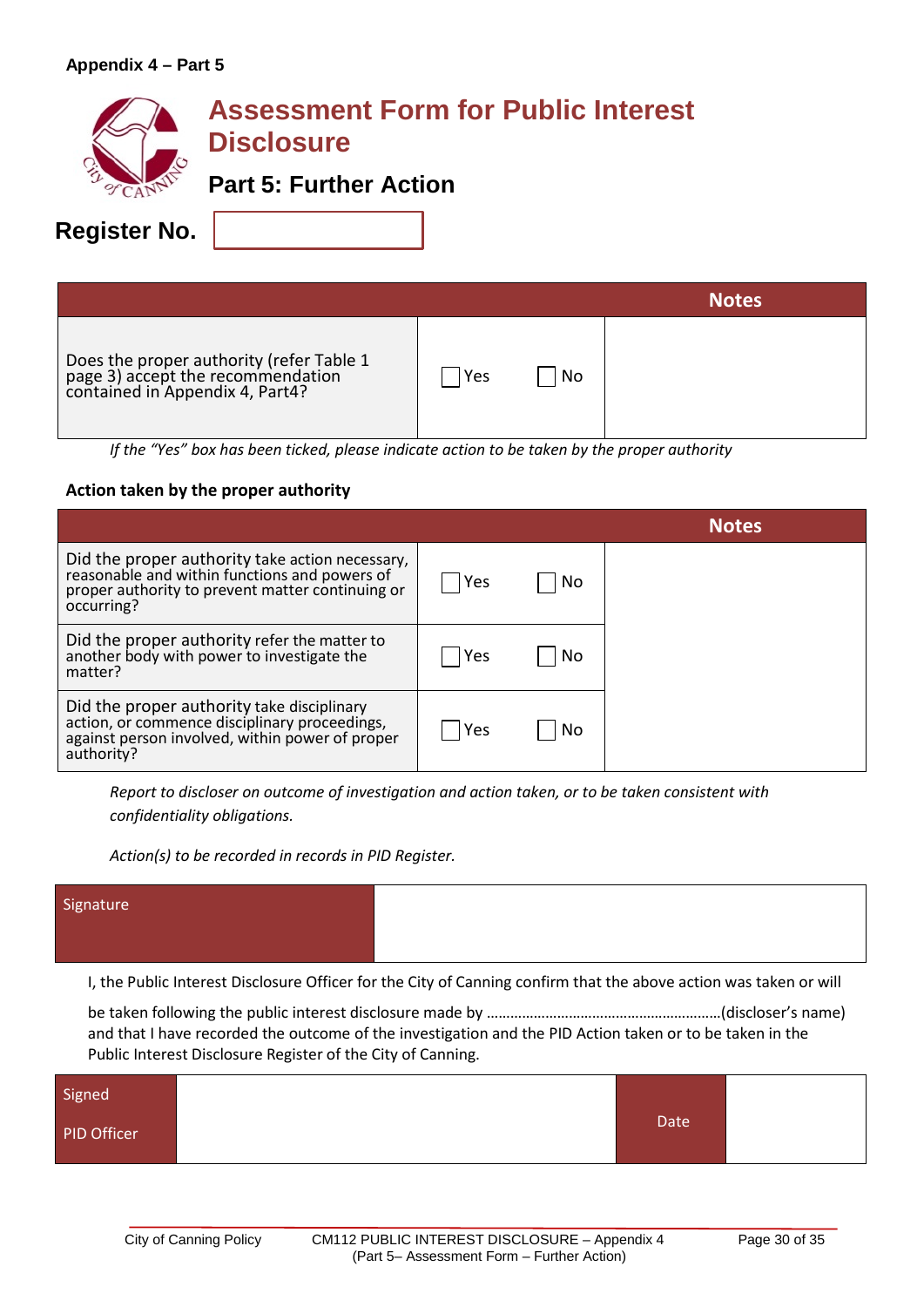|                     | <b>Information</b> | <b>Consent to Disclosure of Identifying</b> |
|---------------------|--------------------|---------------------------------------------|
| <b>Register No.</b> |                    |                                             |

| <b>Personal Details</b> |      |                          |       |      |        |     |
|-------------------------|------|--------------------------|-------|------|--------|-----|
| <b>Family Name</b>      |      |                          |       |      |        |     |
| <b>Given Name</b>       |      |                          |       |      |        |     |
| Date of Birth           |      |                          |       |      | Gender | M/F |
| Title                   | Mr   | <b>Miss</b><br>Ms<br>Mrs | Other |      |        |     |
| Address                 |      |                          |       |      |        |     |
|                         |      |                          |       |      |        |     |
| Telephone No            | Home |                          |       | Work |        |     |
| Email address           |      |                          |       |      |        |     |

 **Please tick relevant box(es)**

 $\Box$ 

┓

# **Consent to disclosure of identifying information by discloser**

I consent to the disclosure of information that might identify or tend to identify me as a person who has made an appropriate disclosure of public interest information under the *Public Interest Disclosure Act 2003* (PID Act)

# **Consent to disclosure of identifying information by person in respect of whom a public interest disclosure has been made (subject)**

I consent to the disclosure of information that might identify or tend to identify me as a person in respect of whom a disclosure of public interest information has been made under the *Public Interest Disclosure Act 2003* (PID Act)

#### **Limitations on Consent (Optional)**

| This consent only applies to disclosures made to the following persons |  |      |  |  |
|------------------------------------------------------------------------|--|------|--|--|
|                                                                        |  |      |  |  |
| This consent only applies to the following information                 |  |      |  |  |
|                                                                        |  |      |  |  |
|                                                                        |  |      |  |  |
|                                                                        |  |      |  |  |
| Signed                                                                 |  | Date |  |  |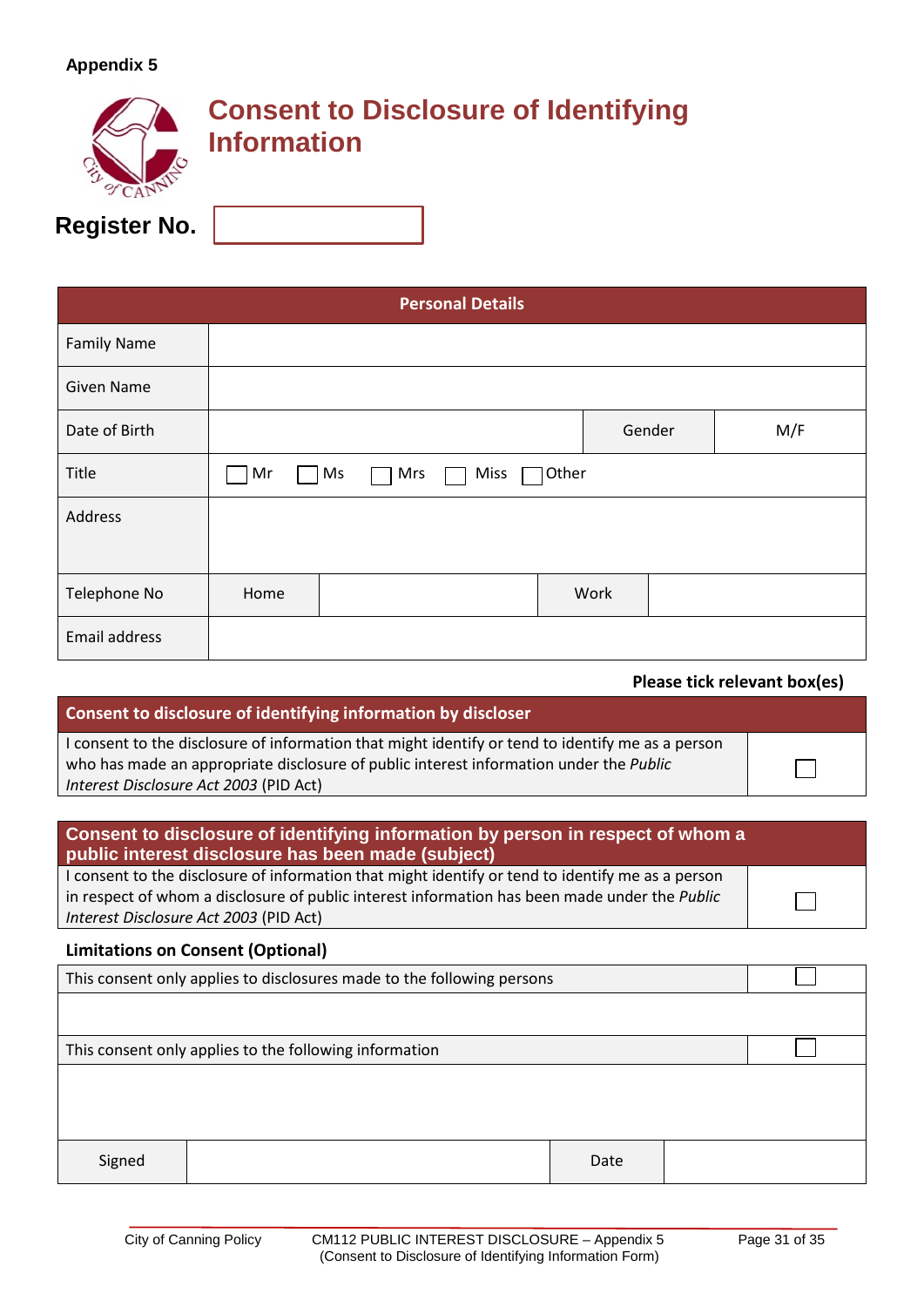|                     | <b>Information</b> | <b>Notification of Disclosure of Identifying</b> |
|---------------------|--------------------|--------------------------------------------------|
| <b>Register No.</b> |                    |                                                  |

| To:                  |      |           |      |       |        |     |
|----------------------|------|-----------|------|-------|--------|-----|
| Title                |      |           |      |       | Gender | M/F |
| Title                | Mr   | Mrs<br>Ms | Miss | Other |        |     |
| <b>Full Name</b>     |      |           |      |       |        |     |
| Address              |      |           |      |       |        |     |
|                      |      |           |      |       |        |     |
| Telephone No         | Home |           |      | Work  |        |     |
| <b>Email address</b> |      |           |      |       |        |     |

I intend to make a disclosure of information that might identify or tend to identify you as a person who has made an appropriate disclosure of public interest information under the *Public Interest Disclosure Act 2003*.

The disclosure of this information: [Please tick relevant box(es)]

| Is necessary, having regard to the rules of natural justice      |  |
|------------------------------------------------------------------|--|
| Is necessary to enable the matter to be investigated effectively |  |

The reason(s) why the disclosure of this information is necessary for these purposes/ this purpose is that :

(specify reason)

*Important: A person making an identifying disclosure for these reasons must take all reasonable steps to provide this information to the discloser a reasonable time before making the disclosure.*

| Signed (person proposing to make<br>disclosure) | Name |  |
|-------------------------------------------------|------|--|
| Position                                        | Date |  |
| <b>Contact Details</b>                          |      |  |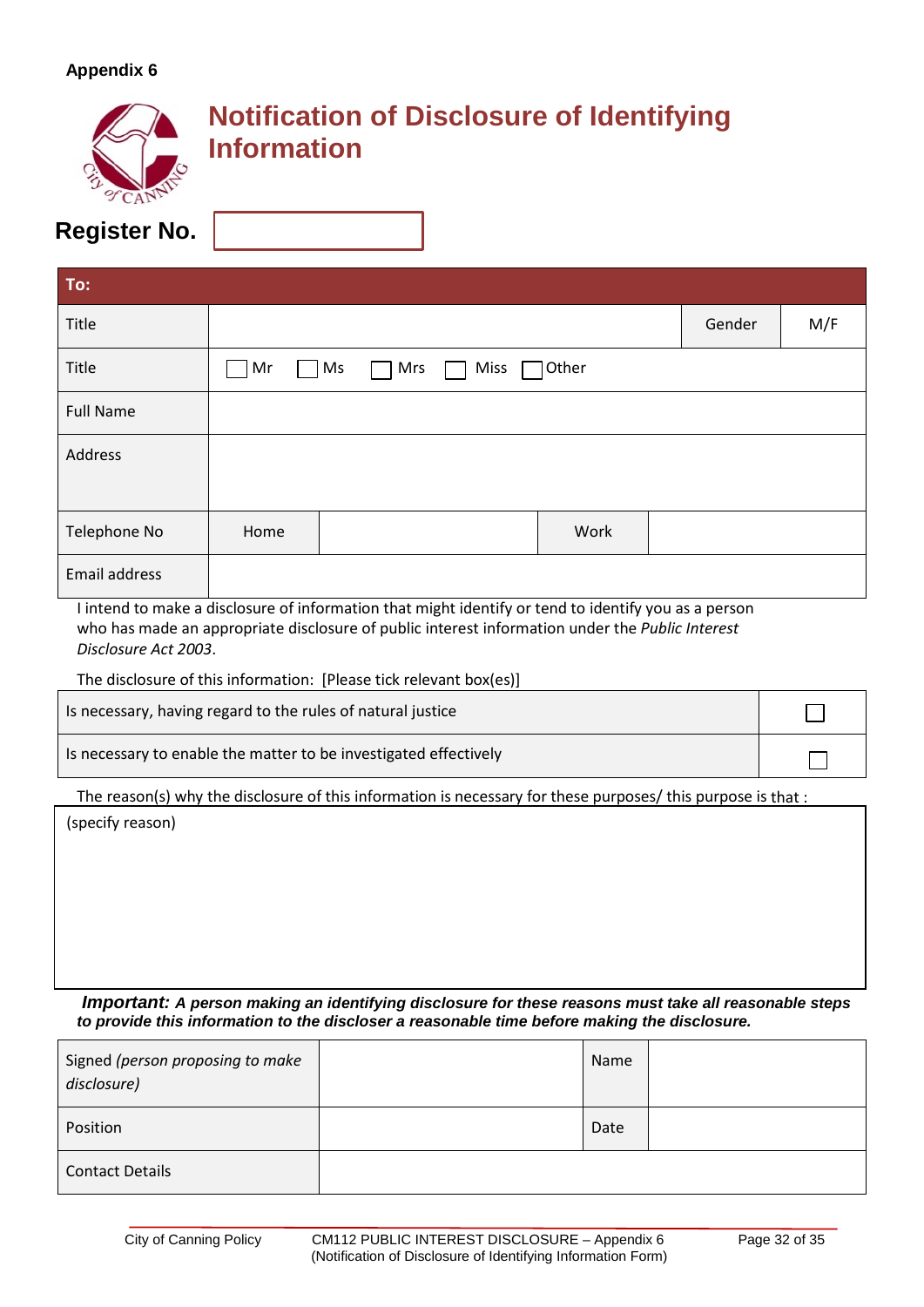# **Roles and responsibilities of person's directly involved in a public interest disclosure**

| Who                                             | Role and responsibilities                                                                                                                                                                                                                                                                                                                                                                                                                                                                                                                                                                                                                                                          |
|-------------------------------------------------|------------------------------------------------------------------------------------------------------------------------------------------------------------------------------------------------------------------------------------------------------------------------------------------------------------------------------------------------------------------------------------------------------------------------------------------------------------------------------------------------------------------------------------------------------------------------------------------------------------------------------------------------------------------------------------|
| The discloser                                   | • Makes an appropriate public interest disclosure<br>• Maintains confidentiality of the information disclosed and, in<br>particular, the identity of the persons to whom the information relates                                                                                                                                                                                                                                                                                                                                                                                                                                                                                   |
| The proper authority                            | • Receives a public interest disclosure<br>• Considers whether an investigation is required<br>• Carries out, or causes to be carried out, any investigation<br>• Maintains confidentiality of the identity of the discloser and persons<br>subject to the disclosure, in accordance with the requirements of the<br>PID Act<br>• Takes action following an investigation, where appropriate<br>• Provides appropriate reports of investigation and action taken to<br>discloser<br>• Creates and maintains proper records in relation to disclosure<br>• Keeps statistics of disclosures made<br>• Acts in accordance with the rules of natural justice or procedural<br>fairness |
| The person about whom<br>the disclosure is made | • May be subject to investigation and other action if improper conduct<br>is established<br>• Maintains confidentiality of the identity of the discloser                                                                                                                                                                                                                                                                                                                                                                                                                                                                                                                           |
| An investigating officer                        | • May conduct investigations of public interest information on behalf of<br>a proper authority, within the terms of reference given<br>• Maintains confidentiality of the identity of the public interest discloser<br>and persons subject to the disclosure, in accordance with the<br>requirements of the PID Act<br>• Makes and keeps secure, comprehensive records of any investigation<br>undertaken                                                                                                                                                                                                                                                                          |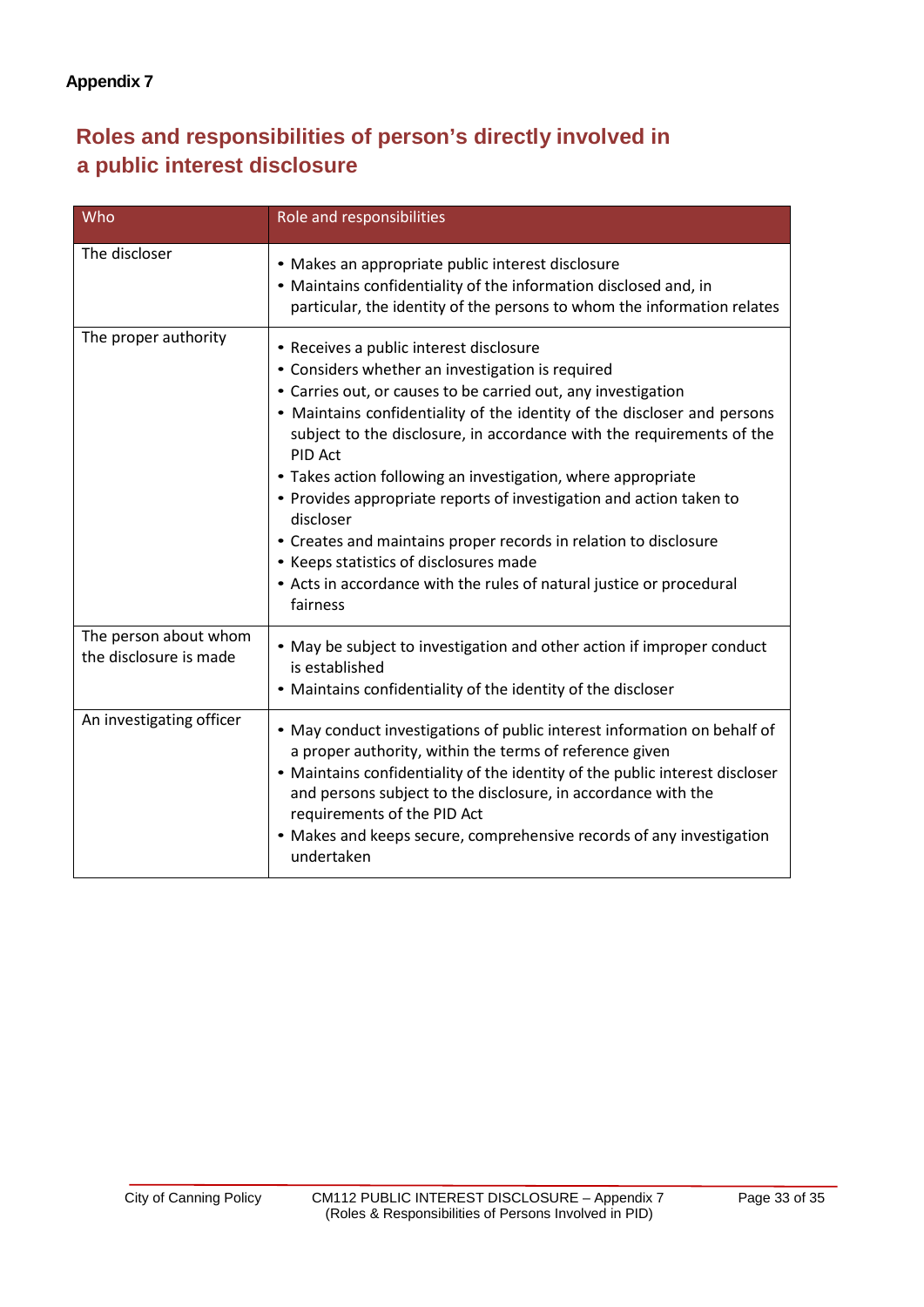



*Public Interest Disclosure Act 2003*

# **Public interest disclosure officer's declaration**

To: Public Sector Commission Dumas House 2 Havelock Street West Perth WA 6005 Facsimile: (08) 6552 8500 Email[: admin@psc.wa.gov.au](mailto:admin@psc.wa.gov.au)

| Name of PID Officer                         |  |
|---------------------------------------------|--|
| Position of PID Officer in public authority |  |
| Name of public authority                    |  |
| Address                                     |  |
| Telephone                                   |  |
| Facsimile                                   |  |
| Email                                       |  |
| Date of commencement as PID Officer         |  |

I declare that I understand my obligations as a PID Officer for the above authority. In particular, I am aware that it is an offence to make a disclosure of information that might identify or tend to identify anyone:

• as a person who has made a public interest disclosure under the *Public Interest Disclosure Act 2003* (PID Act); or